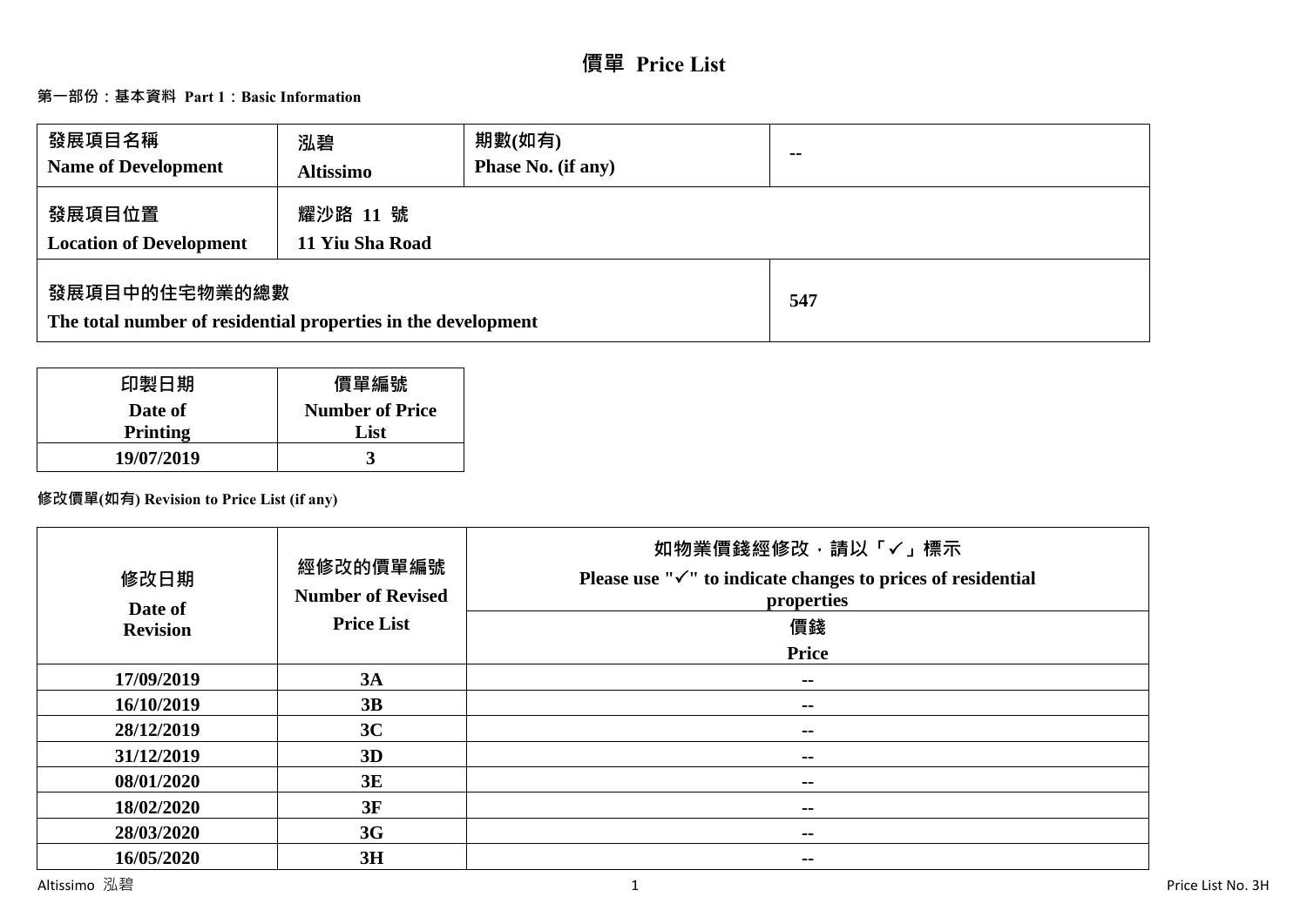## 第二部份:面積及售價資料 Part 2: Information on Area and Price

| Description of Residential | 物業的描述<br>Property |             | 實用面積<br>(包括露台,工作平台及陽台 如有)<br>平方米(平方呎)                                                                 | 售價(元)        | 實用面積<br>每平方米/呎售價<br>元·每平方米                                                     |                                            |                     |    | 其他指明項目的面積(不計算入實用面積)      | 平方米(平方呎)<br>sq. metre (sq. ft.) |                         |            | Area of other specified items (Not included in the Saleable Area) |               |            |
|----------------------------|-------------------|-------------|-------------------------------------------------------------------------------------------------------|--------------|--------------------------------------------------------------------------------|--------------------------------------------|---------------------|----|--------------------------|---------------------------------|-------------------------|------------|-------------------------------------------------------------------|---------------|------------|
| 大廈名稱<br>Block<br>Name      | 樓層<br>Floor       | 單位<br>Unit  | Saleable Area<br>(including balcony, utility platform and<br>verandah, if any)<br>sq. metre (sq. ft.) | Price $(\$)$ | (元·每平方呎)<br>Unit Rate of Saleable Area<br>\$ per sq. metre<br>$$$ per sq. ft.) | 空調機房<br>Air-<br>Conditioning<br>plant room | 窗台<br>Bay<br>window | 閣樓 | 平台<br>Cockloft Flat roof | 花園<br>Garden                    | 停車位<br>Parking<br>space | 天台<br>Roof | 梯屋<br>Stairhood                                                   | 前庭<br>Terrace | 庭院<br>Yard |
| T <sub>1</sub>             |                   | $\mathsf C$ | 44.154 (475)<br>露台 Balcony: 2.000 (22);<br>工作平台 Utility Platform: 1.500 (16)                          | 8,796,000    | 199,212 (18,518)                                                               |                                            |                     |    |                          |                                 |                         |            |                                                                   |               |            |
| T <sub>1</sub>             |                   | $\mathbf F$ | 80.725 (869)<br>露台 Balcony: 2.825 (30);<br>工作平台 Utility Platform: 1.500 (16)                          | 15,797,000   | 195,689 (18,178)                                                               |                                            |                     |    |                          |                                 |                         |            |                                                                   |               |            |
| T <sub>1</sub>             |                   | H           | 81.029 (872)<br>露台 Balcony: 2.907 (31);<br>工作平台 Utility Platform: 1.500 (16)                          | 16,215,000   | 200,114 (18,595)                                                               |                                            |                     |    |                          |                                 |                         |            |                                                                   |               |            |
| T1                         | 2                 | $\mathbf C$ | 44.154 (475)<br>露台 Balcony: 2.000 (22);<br>工作平台 Utility Platform: 1.500 (16)                          | 8,814,000    | 199,620 (18,556)                                                               |                                            |                     |    |                          |                                 |                         |            |                                                                   |               |            |
| T1                         | 2                 | $\mathbf F$ | 80.725 (869)<br>露台 Balcony: 2.825 (30);<br>工作平台 Utility Platform: 1.500 (16)                          | 15,828,000   | 196,073 (18,214)                                                               |                                            |                     |    |                          |                                 |                         |            |                                                                   |               |            |
| T1                         | $\overline{2}$    | H           | 81.029 (872)<br>露台 Balcony: 2.907 (31);<br>工作平台 Utility Platform: 1.500 (16)                          | 16,248,000   | 200,521 (18,633)                                                               |                                            |                     |    |                          |                                 |                         |            |                                                                   |               |            |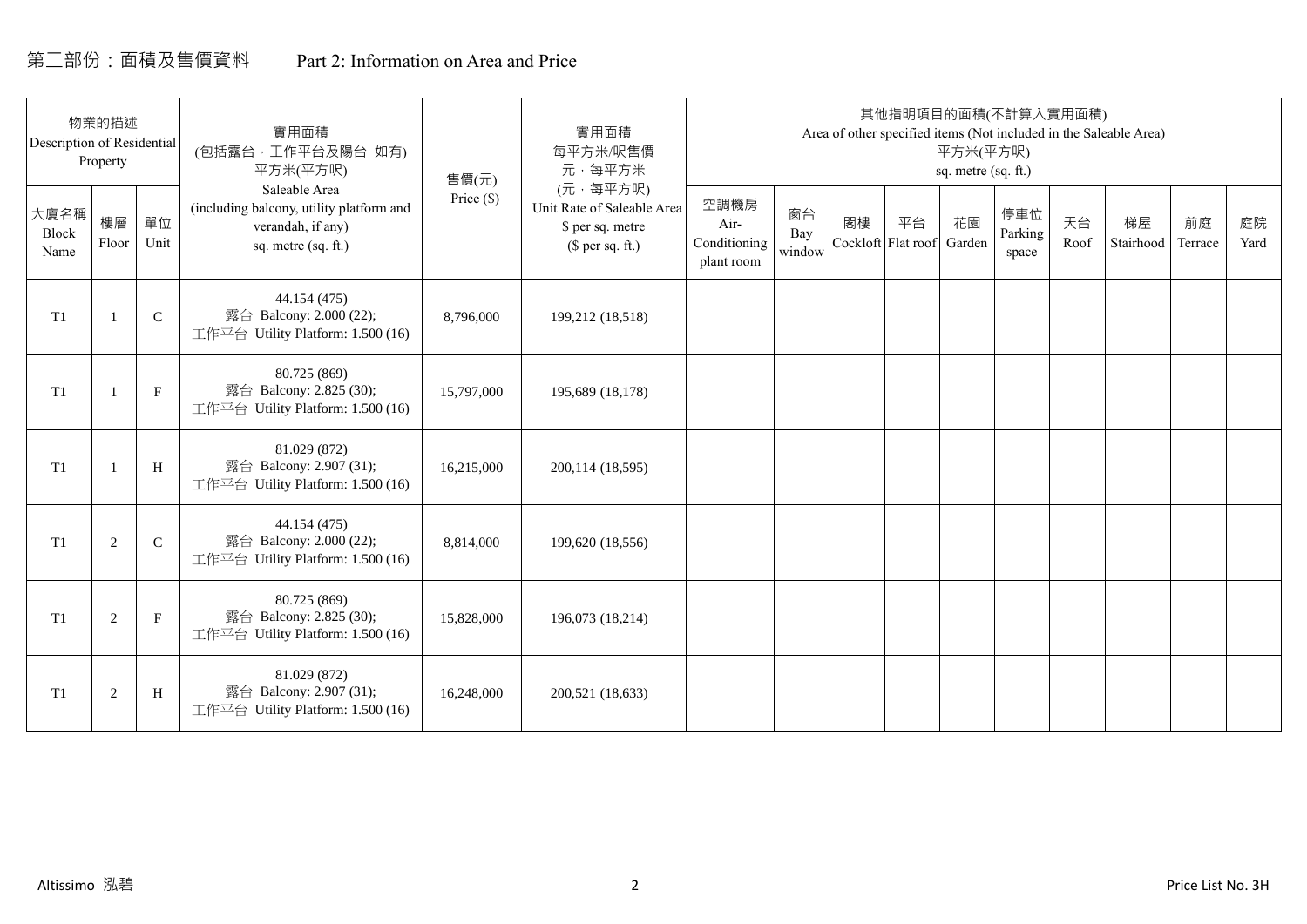| Description of Residential | 物業的描述<br>Property |              | 實用面積<br>(包括露台,工作平台及陽台 如有)<br>平方米(平方呎)                                                                 | 售價(元)      | 實用面積<br>每平方米/呎售價<br>元·每平方米                                                     |                                            |                     |                          |    | 平方米(平方呎)<br>sq. metre (sq. ft.) | 其他指明項目的面積(不計算入實用面積)     |            | Area of other specified items (Not included in the Saleable Area) |               |            |
|----------------------------|-------------------|--------------|-------------------------------------------------------------------------------------------------------|------------|--------------------------------------------------------------------------------|--------------------------------------------|---------------------|--------------------------|----|---------------------------------|-------------------------|------------|-------------------------------------------------------------------|---------------|------------|
| 大廈名稱<br>Block<br>Name      | 樓層<br>Floor       | 單位<br>Unit   | Saleable Area<br>(including balcony, utility platform and<br>verandah, if any)<br>sq. metre (sq. ft.) | Price (\$) | (元·每平方呎)<br>Unit Rate of Saleable Area<br>\$ per sq. metre<br>$$$ per sq. ft.) | 空調機房<br>Air-<br>Conditioning<br>plant room | 窗台<br>Bay<br>window | 閣樓<br>Cockloft Flat roof | 平台 | 花園<br>Garden                    | 停車位<br>Parking<br>space | 天台<br>Roof | 梯屋<br>Stairhood                                                   | 前庭<br>Terrace | 庭院<br>Yard |
| T <sub>1</sub>             | 3                 | $\mathsf{C}$ | 44.154 (475)<br>露台 Balcony: 2.000 (22);<br>工作平台 Utility Platform: 1.500 (16)                          | 8,830,000  | 199,982 (18,589)                                                               |                                            |                     |                          |    |                                 |                         |            |                                                                   |               |            |
| T <sub>1</sub>             | 3                 | $_{\rm F}$   | 80.725 (869)<br>露台 Balcony: 2.825 (30);<br>工作平台 Utility Platform: 1.500 (16)                          | 15,860,000 | 196,469 (18,251)                                                               |                                            |                     |                          |    |                                 |                         |            |                                                                   |               |            |
| T1                         | 3                 | H            | 81.029 (872)<br>露台 Balcony: 2.907 (31);<br>工作平台 Utility Platform: 1.500 (16)                          | 16,280,000 | 200,916 (18,670)                                                               |                                            |                     |                          |    |                                 |                         |            |                                                                   |               |            |
| T1                         | 5                 | $\mathsf{C}$ | 44.154 (475)<br>露台 Balcony: 2.000 (22);<br>工作平台 Utility Platform: 1.500 (16)                          | 8,848,000  | 200,390 (18,627)                                                               |                                            |                     |                          |    |                                 |                         |            |                                                                   |               |            |
| T1                         | 5                 | H            | 81.029 (872)<br>露台 Balcony: 2.907 (31);<br>工作平台 Utility Platform: 1.500 (16)                          | 16,427,000 | 202,730 (18,838)                                                               |                                            |                     |                          |    |                                 |                         |            |                                                                   |               |            |
| T <sub>1</sub>             | 6                 | $\mathsf{C}$ | 44.154 (475)<br>露台 Balcony: 2.000 (22);<br>工作平台 Utility Platform: 1.500 (16)                          | 8,883,000  | 201,182 (18,701)                                                               |                                            |                     |                          |    |                                 |                         |            |                                                                   |               |            |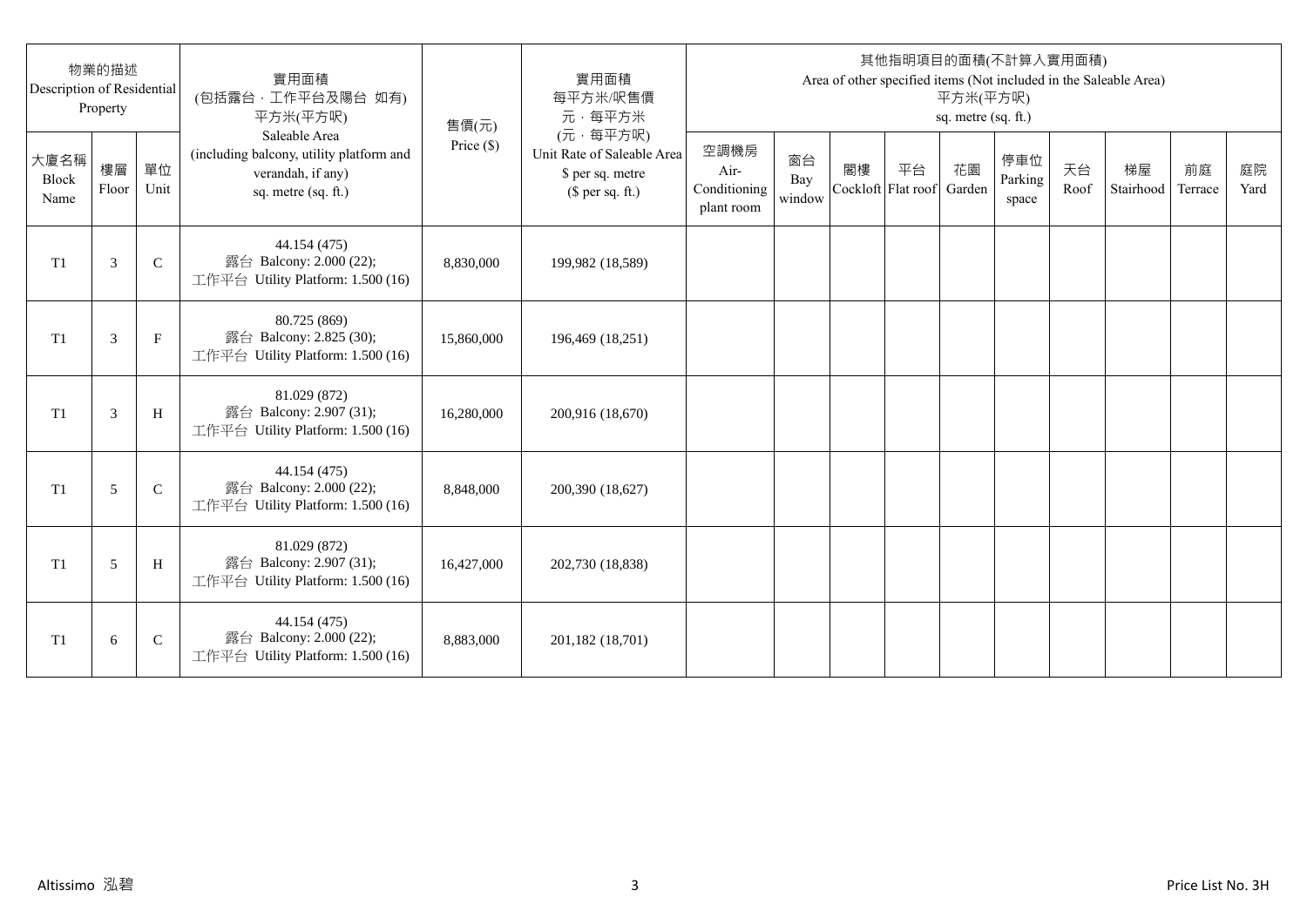| Description of Residential | 物業的描述<br>Property |              | 實用面積<br>(包括露台,工作平台及陽台 如有)<br>平方米(平方呎)                                                                 | 售價(元)      | 實用面積<br>每平方米/呎售價<br>元·每平方米                                                     |                                            |                     |                          |    | 平方米(平方呎)<br>sq. metre (sq. ft.) | 其他指明項目的面積(不計算入實用面積)     |            | Area of other specified items (Not included in the Saleable Area) |               |            |
|----------------------------|-------------------|--------------|-------------------------------------------------------------------------------------------------------|------------|--------------------------------------------------------------------------------|--------------------------------------------|---------------------|--------------------------|----|---------------------------------|-------------------------|------------|-------------------------------------------------------------------|---------------|------------|
| 大廈名稱<br>Block<br>Name      | 樓層<br>Floor       | 單位<br>Unit   | Saleable Area<br>(including balcony, utility platform and<br>verandah, if any)<br>sq. metre (sq. ft.) | Price (\$) | (元·每平方呎)<br>Unit Rate of Saleable Area<br>\$ per sq. metre<br>$$$ per sq. ft.) | 空調機房<br>Air-<br>Conditioning<br>plant room | 窗台<br>Bay<br>window | 閣樓<br>Cockloft Flat roof | 平台 | 花園<br>Garden                    | 停車位<br>Parking<br>space | 天台<br>Roof | 梯屋<br>Stairhood                                                   | 前庭<br>Terrace | 庭院<br>Yard |
| T <sub>1</sub>             | 6                 | H            | 81.029 (872)<br>露台 Balcony: 2.907 (31);<br>工作平台 Utility Platform: 1.500 (16)                          | 16,493,000 | 203,544 (18,914)                                                               |                                            |                     |                          |    |                                 |                         |            |                                                                   |               |            |
| T <sub>1</sub>             | 7                 | $\mathsf{C}$ | 44.154 (475)<br>露台 Balcony: 2.000 (22);<br>工作平台 Utility Platform: 1.500 (16)                          | 9,813,000  | 222,245 (20,659)                                                               |                                            |                     |                          |    |                                 |                         |            |                                                                   |               |            |
| T1                         | $\overline{7}$    | H            | 81.029 (872)<br>露台 Balcony: 2.907 (31);<br>工作平台 Utility Platform: 1.500 (16)                          | 16,893,000 | 208,481 (19,373)                                                               |                                            |                     |                          |    |                                 |                         |            |                                                                   |               |            |
| T1                         | 8                 | $\mathsf{C}$ | 44.154 (475)<br>露台 Balcony: 2.000 (22);<br>工作平台 Utility Platform: 1.500 (16)                          | 9,960,000  | 225,574 (20,968)                                                               |                                            |                     |                          |    |                                 |                         |            |                                                                   |               |            |
| T1                         | 8                 | H            | 81.029 (872)<br>露台 Balcony: 2.907 (31);<br>工作平台 Utility Platform: 1.500 (16)                          | 17,486,000 | 215,799 (20,053)                                                               |                                            |                     |                          |    |                                 |                         |            |                                                                   |               |            |
| T <sub>1</sub>             | 9                 | $\mathsf{C}$ | 44.154 (475)<br>露台 Balcony: 2.000 (22);<br>工作平台 Utility Platform: 1.500 (16)                          | 9,960,000  | 225,574 (20,968)                                                               |                                            |                     |                          |    |                                 |                         |            |                                                                   |               |            |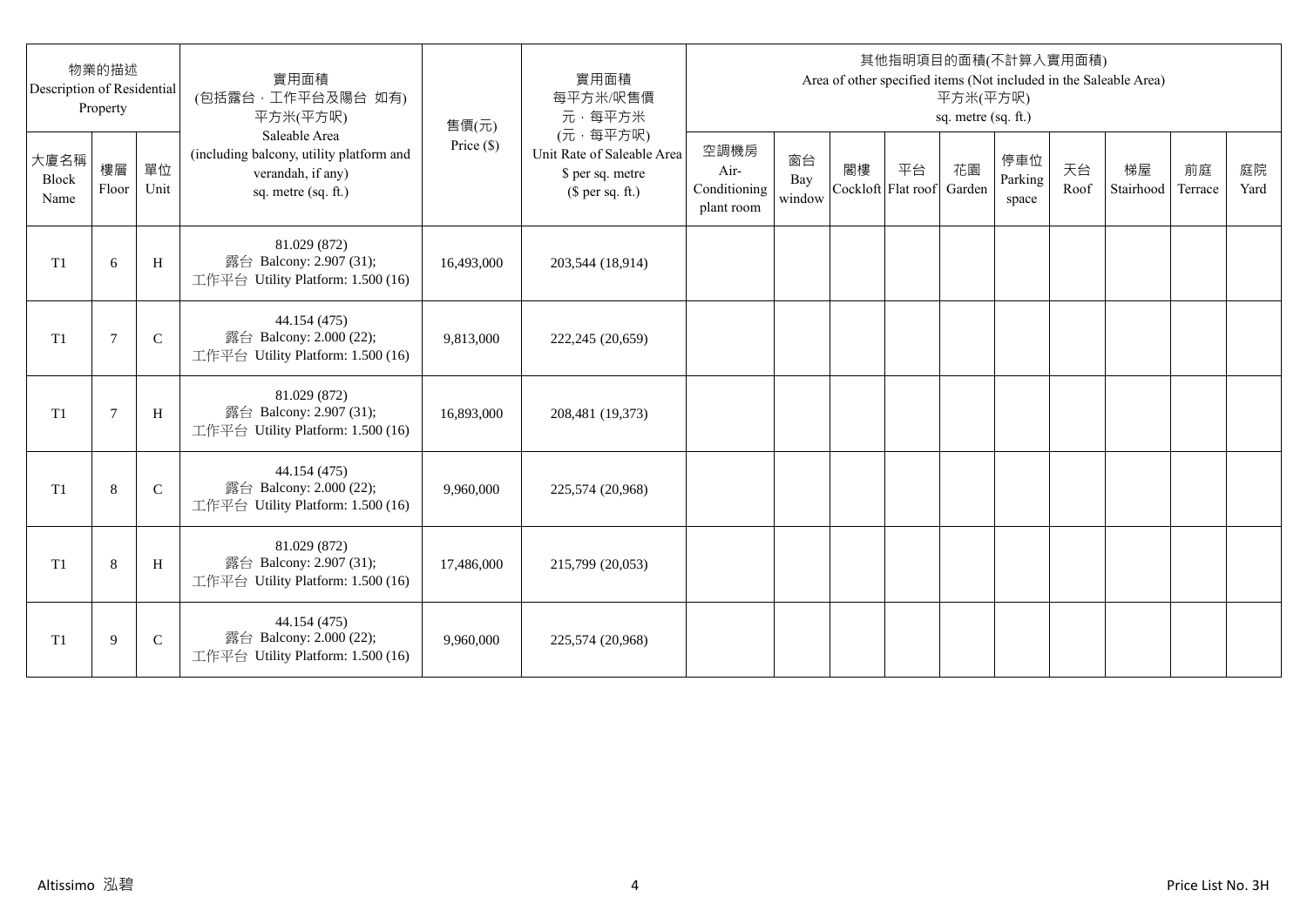| Description of Residential | 物業的描述<br>Property |              | 實用面積<br>(包括露台,工作平台及陽台 如有)<br>平方米(平方呎)                                                                 | 售價(元)      | 實用面積<br>每平方米/呎售價<br>元·每平方米                                                     |                                            |                     |                          |    | 平方米(平方呎)<br>sq. metre (sq. ft.) | 其他指明項目的面積(不計算入實用面積)     |            | Area of other specified items (Not included in the Saleable Area) |               |            |
|----------------------------|-------------------|--------------|-------------------------------------------------------------------------------------------------------|------------|--------------------------------------------------------------------------------|--------------------------------------------|---------------------|--------------------------|----|---------------------------------|-------------------------|------------|-------------------------------------------------------------------|---------------|------------|
| 大廈名稱<br>Block<br>Name      | 樓層<br>Floor       | 單位<br>Unit   | Saleable Area<br>(including balcony, utility platform and<br>verandah, if any)<br>sq. metre (sq. ft.) | Price (\$) | (元·每平方呎)<br>Unit Rate of Saleable Area<br>\$ per sq. metre<br>$$$ per sq. ft.) | 空調機房<br>Air-<br>Conditioning<br>plant room | 窗台<br>Bay<br>window | 閣樓<br>Cockloft Flat roof | 平台 | 花園<br>Garden                    | 停車位<br>Parking<br>space | 天台<br>Roof | 梯屋<br>Stairhood                                                   | 前庭<br>Terrace | 庭院<br>Yard |
| T <sub>1</sub>             | 9                 | H            | 81.029 (872)<br>露台 Balcony: 2.907 (31);<br>工作平台 Utility Platform: 1.500 (16)                          | 17,486,000 | 215,799 (20,053)                                                               |                                            |                     |                          |    |                                 |                         |            |                                                                   |               |            |
| T <sub>1</sub>             | 10                | $\mathsf{C}$ | 44.154 (475)<br>露台 Balcony: 2.000 (22);<br>工作平台 Utility Platform: 1.500 (16)                          | 10,055,000 | 227,726 (21,168)                                                               |                                            |                     |                          |    |                                 |                         |            |                                                                   |               |            |
| T1                         | 10                | H            | 81.029 (872)<br>露台 Balcony: 2.907 (31);<br>工作平台 Utility Platform: 1.500 (16)                          | 17,545,000 | 216,527 (20,120)                                                               |                                            |                     |                          |    |                                 |                         |            |                                                                   |               |            |
| T1                         | 11                | $\mathbf C$  | 44.154 (475)<br>露台 Balcony: 2.000 (22);<br>工作平台 Utility Platform: 1.500 (16)                          | 10,199,000 | 230,987 (21,472)                                                               |                                            |                     |                          |    |                                 |                         |            |                                                                   |               |            |
| T1                         | -11               | H            | 81.029 (872)<br>露台 Balcony: 2.907 (31);<br>工作平台 Utility Platform: 1.500 (16)                          | 17,705,000 | 218,502 (20,304)                                                               |                                            |                     |                          |    |                                 |                         |            |                                                                   |               |            |
| T <sub>1</sub>             | 12                | $\mathsf{C}$ | 44.154 (475)<br>露台 Balcony: 2.000 (22);<br>工作平台 Utility Platform: 1.500 (16)                          | 10,448,000 | 236,626 (21,996)                                                               |                                            |                     |                          |    |                                 |                         |            |                                                                   |               |            |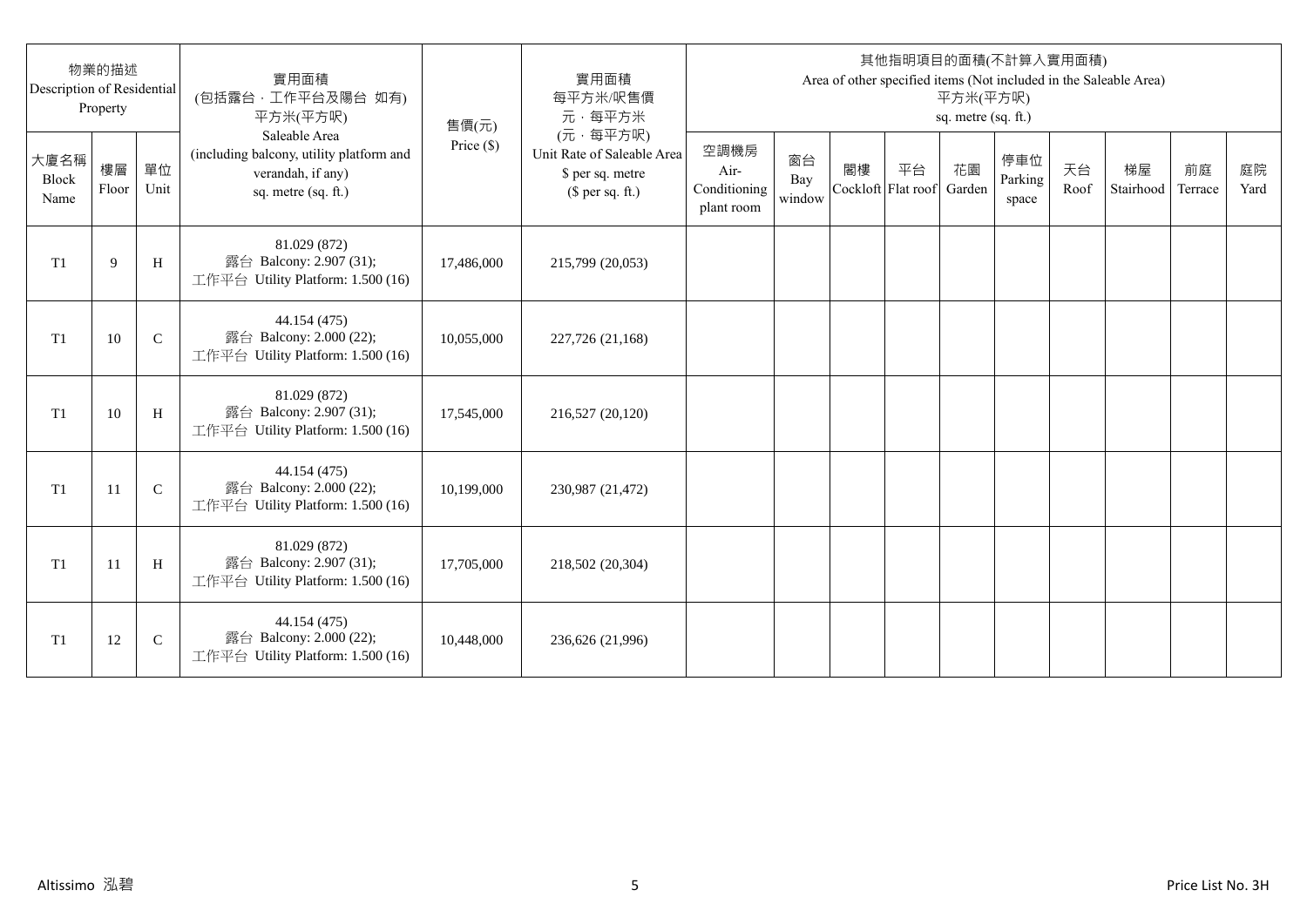| Description of Residential | 物業的描述<br>Property |               | 實用面積<br>(包括露台,工作平台及陽台 如有)<br>平方米(平方呎)                                                                 | 售價(元)        | 實用面積<br>每平方米/呎售價<br>元·每平方米                                                     |                                            |                     |                          |    | 平方米(平方呎)<br>sq. metre (sq. ft.) | 其他指明項目的面積(不計算入實用面積)     |            | Area of other specified items (Not included in the Saleable Area) |               |            |
|----------------------------|-------------------|---------------|-------------------------------------------------------------------------------------------------------|--------------|--------------------------------------------------------------------------------|--------------------------------------------|---------------------|--------------------------|----|---------------------------------|-------------------------|------------|-------------------------------------------------------------------|---------------|------------|
| 大廈名稱<br>Block<br>Name      | 樓層<br>Floor       | 單位<br>Unit    | Saleable Area<br>(including balcony, utility platform and<br>verandah, if any)<br>sq. metre (sq. ft.) | Price $(\$)$ | (元·每平方呎)<br>Unit Rate of Saleable Area<br>\$ per sq. metre<br>$$$ per sq. ft.) | 空調機房<br>Air-<br>Conditioning<br>plant room | 窗台<br>Bay<br>window | 閣樓<br>Cockloft Flat roof | 平台 | 花園<br>Garden                    | 停車位<br>Parking<br>space | 天台<br>Roof | 梯屋<br>Stairhood                                                   | 前庭<br>Terrace | 庭院<br>Yard |
| T1                         | 12                | H             | 81.029 (872)<br>露台 Balcony: 2.907 (31);<br>工作平台 Utility Platform: 1.500 (16)                          | 17,956,000   | 221,600 (20,592)                                                               |                                            |                     |                          |    |                                 |                         |            |                                                                   |               |            |
| T1                         | 15                | $\mathcal{C}$ | 44.154 (475)<br>露台 Balcony: 2.000 (22);<br>工作平台 Utility Platform: 1.500 (16)                          | 10,644,000   | 241,065 (22,408)                                                               |                                            |                     |                          |    |                                 |                         |            |                                                                   |               |            |
| T1                         | 15                | H             | 81.029 (872)<br>露台 Balcony: 2.907 (31);<br>工作平台 Utility Platform: 1.500 (16)                          | 18,293,000   | 225,759 (20,978)                                                               |                                            |                     |                          |    |                                 |                         |            |                                                                   |               |            |
| T <sub>2</sub>             | 3                 | A             | 81.620 (879)<br>露台 Balcony: 2.931 (32);<br>工作平台 Utility Platform: 1.500 (16)                          | 16,089,000   | 197,121 (18,304)                                                               |                                            |                     |                          |    |                                 |                         |            |                                                                   |               |            |
| T <sub>2</sub>             | 5                 | A             | 81.620 (879)<br>露台 Balcony: 2.931 (32);<br>工作平台 Utility Platform: 1.500 (16)                          | 16,293,000   | 199,620 (18,536)                                                               |                                            |                     |                          |    |                                 |                         |            |                                                                   |               |            |
| T <sub>3</sub>             |                   | A             | 76.972 (829)<br>露台 Balcony: 2.770 (30);<br>工作平台 Utility Platform: 1.500 (16)                          | 15,754,000   | 204,672 (19,004)                                                               |                                            |                     |                          |    |                                 |                         |            |                                                                   |               |            |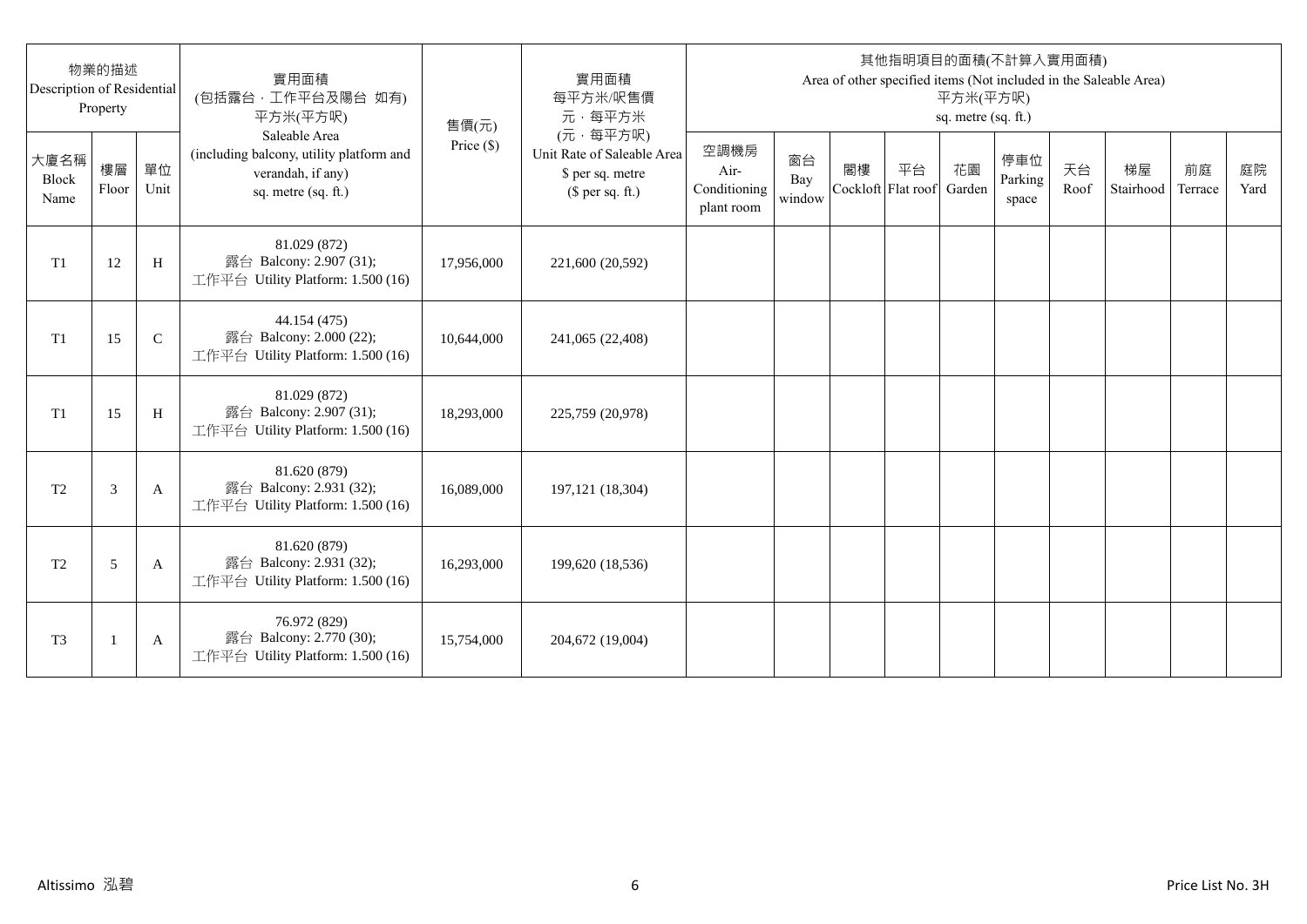| Description of Residential | 物業的描述<br>Property |              | 實用面積<br>(包括露台,工作平台及陽台 如有)<br>平方米(平方呎)                                                                 | 售價(元)      | 實用面積<br>每平方米/呎售價<br>元·每平方米                                                     |                                            |                     |    |                          | 平方米(平方呎)<br>sq. metre (sq. ft.) | 其他指明項目的面積(不計算入實用面積)     |            | Area of other specified items (Not included in the Saleable Area) |               |            |
|----------------------------|-------------------|--------------|-------------------------------------------------------------------------------------------------------|------------|--------------------------------------------------------------------------------|--------------------------------------------|---------------------|----|--------------------------|---------------------------------|-------------------------|------------|-------------------------------------------------------------------|---------------|------------|
| 大廈名稱<br>Block<br>Name      | 樓層<br>Floor       | 單位<br>Unit   | Saleable Area<br>(including balcony, utility platform and<br>verandah, if any)<br>sq. metre (sq. ft.) | Price (\$) | (元·每平方呎)<br>Unit Rate of Saleable Area<br>\$ per sq. metre<br>$$$ per sq. ft.) | 空調機房<br>Air-<br>Conditioning<br>plant room | 窗台<br>Bay<br>window | 閣樓 | 平台<br>Cockloft Flat roof | 花園<br>Garden                    | 停車位<br>Parking<br>space | 天台<br>Roof | 梯屋<br>Stairhood                                                   | 前庭<br>Terrace | 庭院<br>Yard |
| T <sub>3</sub>             | $\mathbf{1}$      | $\mathsf{C}$ | 81.348 (876)<br>露台 Balcony: 2.898 (31);<br>工作平台 Utility Platform: 1.500 (16)                          | 15,757,000 | 193,699 (17,987)                                                               |                                            |                     |    | 4.411<br>(47)            |                                 |                         |            |                                                                   |               |            |
| T <sub>3</sub>             | $\overline{c}$    | A            | 76.972 (829)<br>露台 Balcony: 2.770 (30);<br>工作平台 Utility Platform: 1.500 (16)                          | 15,785,000 | 205,075 (19,041)                                                               |                                            |                     |    |                          |                                 |                         |            |                                                                   |               |            |
| T <sub>3</sub>             | $\mathfrak{2}$    | $\mathsf{C}$ | 81.348 (876)<br>露台 Balcony: 2.898 (31);<br>工作平台 Utility Platform: 1.500 (16)                          | 15,788,000 | 194,080 (18,023)                                                               |                                            |                     |    |                          |                                 |                         |            |                                                                   |               |            |
| T <sub>3</sub>             | 3                 | $\mathsf{C}$ | 81.348 (876)<br>露台 Balcony: 2.898 (31);<br>工作平台 Utility Platform: 1.500 (16)                          | 15,990,000 | 196,563 (18,253)                                                               |                                            |                     |    |                          |                                 |                         |            |                                                                   |               |            |
| T <sub>3</sub>             | 5                 | $\mathsf{C}$ | 81.348 (876)<br>露台 Balcony: 2.898 (31);<br>工作平台 Utility Platform: 1.500 (16)                          | 16,295,000 | 200,312 (18,602)                                                               |                                            |                     |    |                          |                                 |                         |            |                                                                   |               |            |
| T <sub>3</sub>             | 6                 | $\mathsf{C}$ | 81.348 (876)<br>露台 Balcony: 2.898 (31);<br>工作平台 Utility Platform: 1.500 (16)                          | 16,631,000 | 204,443 (18,985)                                                               |                                            |                     |    |                          |                                 |                         |            |                                                                   |               |            |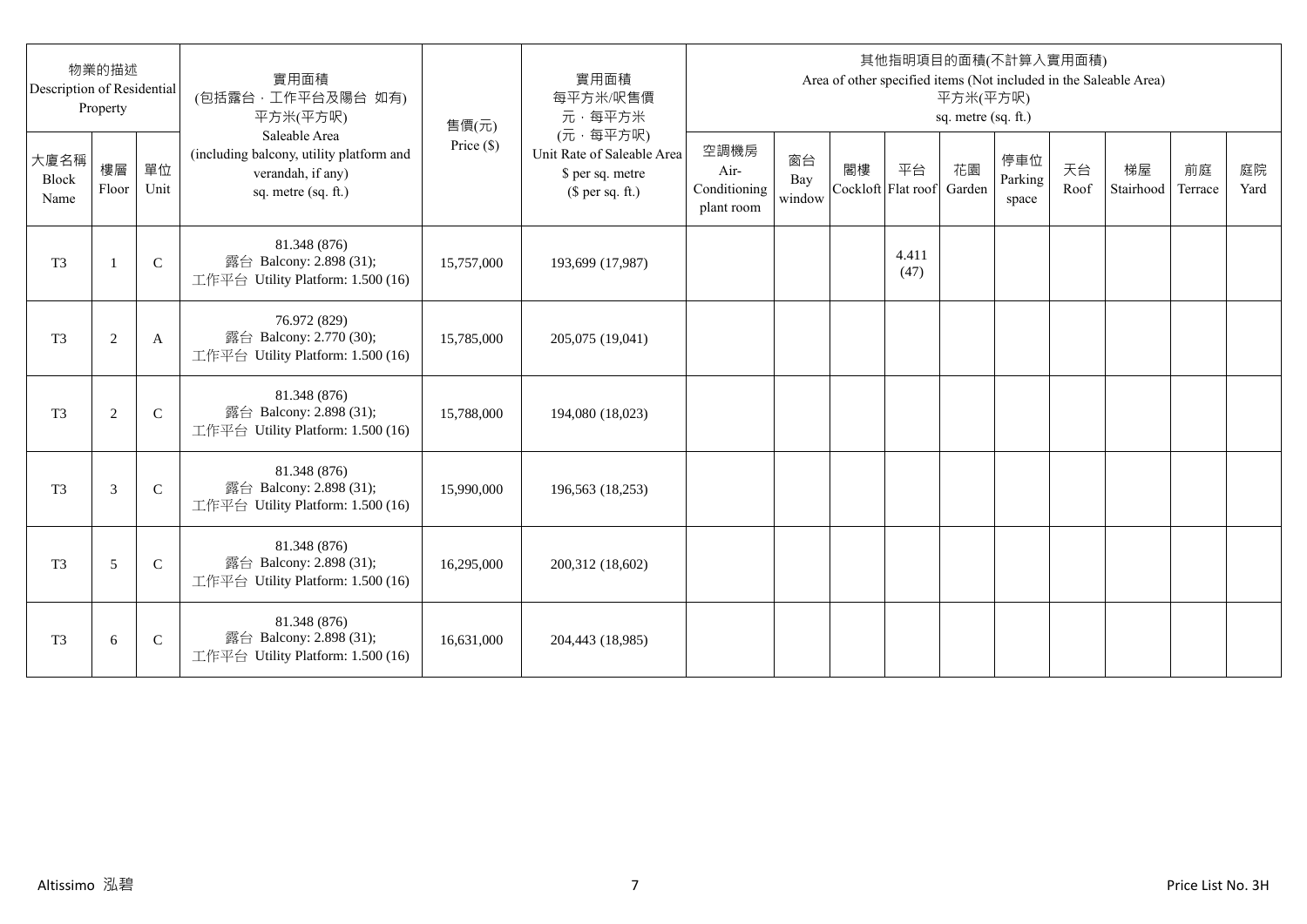| Description of Residential | 物業的描述<br>Property |              | 實用面積<br>(包括露台,工作平台及陽台 如有)<br>平方米(平方呎)                                                                 | 售價(元)        | 實用面積<br>每平方米/呎售價<br>元·每平方米                                                     |                                            |                     |                          |    | 平方米(平方呎)<br>sq. metre (sq. ft.) | 其他指明項目的面積(不計算入實用面積)     |            | Area of other specified items (Not included in the Saleable Area) |               |            |
|----------------------------|-------------------|--------------|-------------------------------------------------------------------------------------------------------|--------------|--------------------------------------------------------------------------------|--------------------------------------------|---------------------|--------------------------|----|---------------------------------|-------------------------|------------|-------------------------------------------------------------------|---------------|------------|
| 大廈名稱<br>Block<br>Name      | 樓層<br>Floor       | 單位<br>Unit   | Saleable Area<br>(including balcony, utility platform and<br>verandah, if any)<br>sq. metre (sq. ft.) | Price $(\$)$ | (元·每平方呎)<br>Unit Rate of Saleable Area<br>\$ per sq. metre<br>$$$ per sq. ft.) | 空調機房<br>Air-<br>Conditioning<br>plant room | 窗台<br>Bay<br>window | 閣樓<br>Cockloft Flat roof | 平台 | 花園<br>Garden                    | 停車位<br>Parking<br>space | 天台<br>Roof | 梯屋<br>Stairhood                                                   | 前庭<br>Terrace | 庭院<br>Yard |
| T <sub>3</sub>             | 7                 | $\mathsf{C}$ | 81.348 (876)<br>露台 Balcony: 2.898 (31);<br>工作平台 Utility Platform: 1.500 (16)                          | 17,554,000   | 215,789 (20,039)                                                               |                                            |                     |                          |    |                                 |                         |            |                                                                   |               |            |
| T <sub>5</sub>             | -1                | A            | 79.371 (854)<br>露台 Balcony: 2.851 (31);<br>工作平台 Utility Platform: 1.500 (16)                          | 14,591,000   | 183,833 (17,085)                                                               |                                            |                     |                          |    |                                 |                         |            |                                                                   |               |            |
| H17-H18                    | $\mathbf{1}$      | $H17-B$      | 25.446 (274)<br>露台 Balcony: 2.000 (22);<br>工作平台 Utility Platform: 0.000 (0)                           | 6,565,000    | 257,997 (23,960)                                                               |                                            |                     |                          |    |                                 |                         |            |                                                                   |               |            |
| H17-H18                    | 2                 | $H17-A$      | 45.396 (489)<br>露台 Balcony: 2.000 (22);<br>工作平台 Utility Platform: 0.000 (0)                           | 9,785,000    | 215,548 (20,010)                                                               |                                            |                     |                          |    |                                 |                         |            |                                                                   |               |            |
| H17-H18                    | 2                 | $H17-B$      | 25.446 (274)<br>露台 Balcony: 2.000 (22);<br>工作平台 Utility Platform: 0.000 (0)                           | 6,635,000    | 260,748 (24,215)                                                               |                                            |                     |                          |    |                                 |                         |            |                                                                   |               |            |
| H17-H18                    | 3                 | $H17-A$      | 45.396 (489)<br>露台 Balcony: 2.000 (22);<br>工作平台 Utility Platform: 0.000 (0)                           | 9,805,000    | 215,988 (20,051)                                                               |                                            |                     |                          |    |                                 |                         |            |                                                                   |               |            |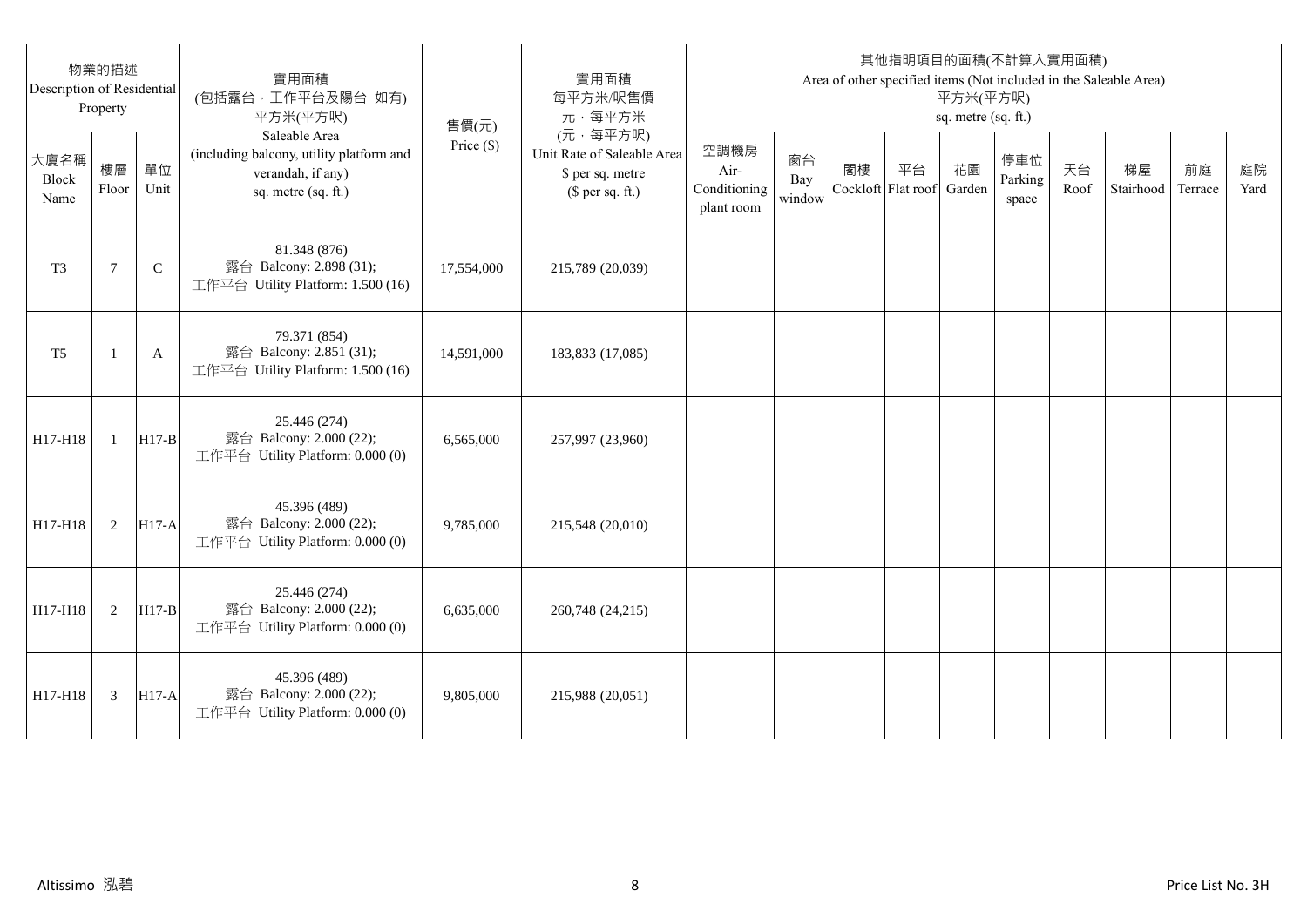| Description of Residential | 物業的描述<br>Property |            | 實用面積<br>(包括露台,工作平台及陽台 如有)<br>平方米(平方呎)                                                                 | 售價(元)        | 實用面積<br>每平方米/呎售價<br>元·每平方米                                                     |                                            |                     |                          |    | 平方米(平方呎)<br>sq. metre (sq. ft.) | 其他指明項目的面積(不計算入實用面積)     |            | Area of other specified items (Not included in the Saleable Area) |               |            |
|----------------------------|-------------------|------------|-------------------------------------------------------------------------------------------------------|--------------|--------------------------------------------------------------------------------|--------------------------------------------|---------------------|--------------------------|----|---------------------------------|-------------------------|------------|-------------------------------------------------------------------|---------------|------------|
| 大廈名稱<br>Block<br>Name      | 樓層<br>Floor       | 單位<br>Unit | Saleable Area<br>(including balcony, utility platform and<br>verandah, if any)<br>sq. metre (sq. ft.) | Price $(\$)$ | (元·每平方呎)<br>Unit Rate of Saleable Area<br>\$ per sq. metre<br>$$$ per sq. ft.) | 空調機房<br>Air-<br>Conditioning<br>plant room | 窗台<br>Bay<br>window | 閣樓<br>Cockloft Flat roof | 平台 | 花園<br>Garden                    | 停車位<br>Parking<br>space | 天台<br>Roof | 梯屋<br>Stairhood                                                   | 前庭<br>Terrace | 庭院<br>Yard |
| H17-H18                    | 3                 | $H17-B$    | 25.446 (274)<br>露台 Balcony: 2.000 (22);<br>工作平台 Utility Platform: 0.000 (0)                           | 6,704,000    | 263,460 (24,467)                                                               |                                            |                     |                          |    |                                 |                         |            |                                                                   |               |            |
| H17-H18                    | $\mathbf{1}$      | $H18-B$    | 25.159 (271)<br>露台 Balcony: 2.000 (22);<br>工作平台 Utility Platform: 0.000 (0)                           | 6.497,000    | 258,238 (23,974)                                                               |                                            |                     |                          |    |                                 |                         |            |                                                                   |               |            |
| H17-H18                    | 2                 | $H18-A$    | 43.710 (470)<br>露台 Balcony: 2.000 (22);<br>工作平台 Utility Platform: 0.000 (0)                           | 9,406,000    | 215,191 (20,013)                                                               |                                            |                     |                          |    |                                 |                         |            |                                                                   |               |            |
| H17-H18                    | 2                 | $H18-B$    | 25.159 (271)<br>露台 Balcony: 2.000 (22);<br>工作平台 Utility Platform: 0.000 (0)                           | 6,565,000    | 260,940 (24,225)                                                               |                                            |                     |                          |    |                                 |                         |            |                                                                   |               |            |
| H17-H18                    | 3                 | H18-A      | 43.710 (470)<br>露台 Balcony: 2.000 (22);<br>工作平台 Utility Platform: 0.000 (0)                           | 9,423,000    | 215,580 (20,049)                                                               |                                            |                     |                          |    |                                 |                         |            |                                                                   |               |            |
| H17-H18                    | 3                 | $H18-B$    | 25.159 (271)<br>露台 Balcony: 2.000 (22);<br>工作平台 Utility Platform: 0.000 (0)                           | 6.636,000    | 263,762 (24,487)                                                               |                                            |                     |                          |    |                                 |                         |            |                                                                   |               |            |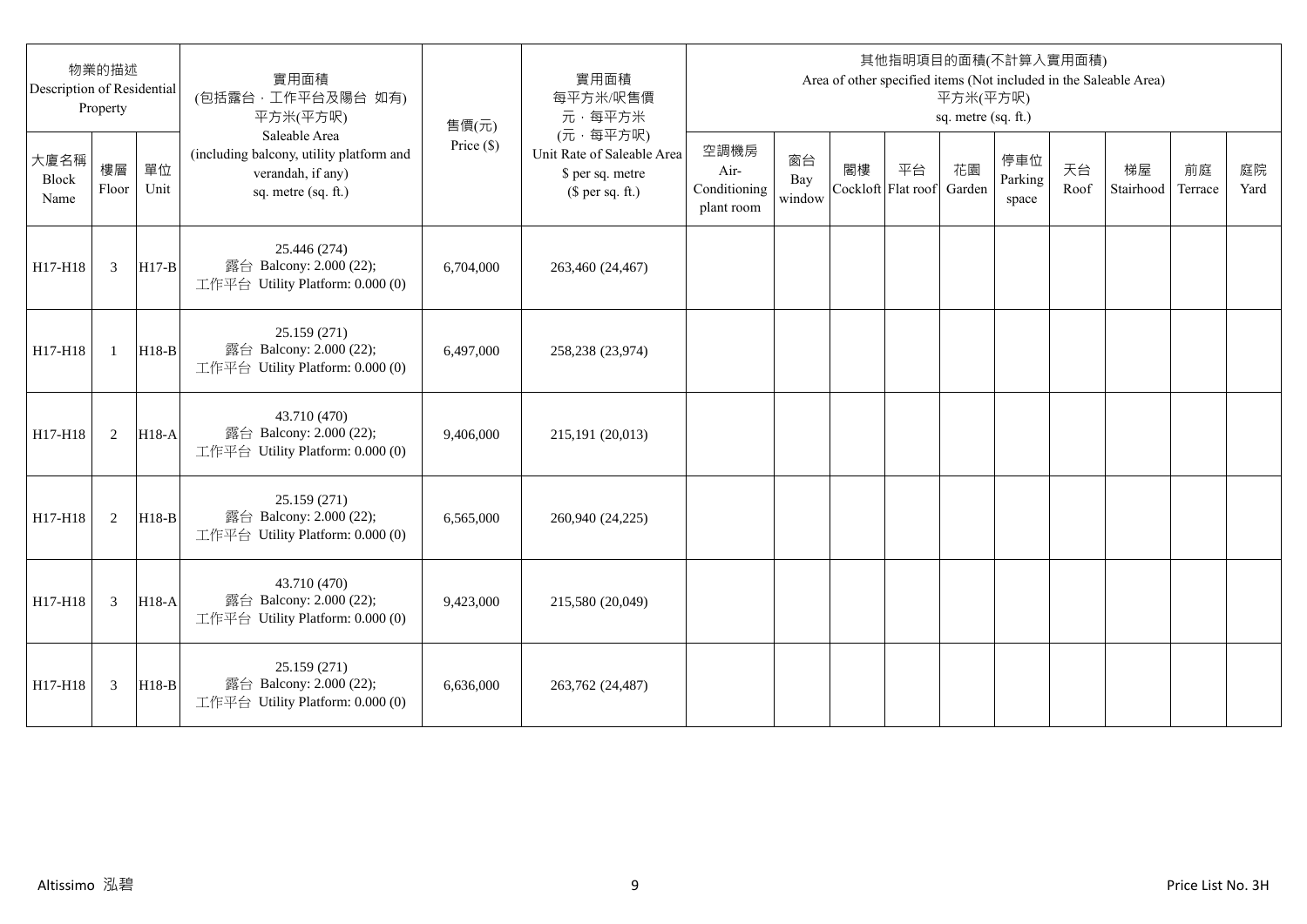| Description of Residential   | 物業的描述<br>Property |            | 實用面積<br>(包括露台,工作平台及陽台 如有)<br>平方米(平方呎)                                                                 | 售價(元)      | 實用面積<br>每平方米/呎售價<br>元·每平方米                                                     |                                            |                     |                          |    | 平方米(平方呎)<br>sq. metre (sq. ft.) | 其他指明項目的面積(不計算入實用面積)     |            | Area of other specified items (Not included in the Saleable Area) |               |            |
|------------------------------|-------------------|------------|-------------------------------------------------------------------------------------------------------|------------|--------------------------------------------------------------------------------|--------------------------------------------|---------------------|--------------------------|----|---------------------------------|-------------------------|------------|-------------------------------------------------------------------|---------------|------------|
| 大廈名稱<br><b>Block</b><br>Name | 樓層<br>Floor       | 單位<br>Unit | Saleable Area<br>(including balcony, utility platform and<br>verandah, if any)<br>sq. metre (sq. ft.) | Price (\$) | (元·每平方呎)<br>Unit Rate of Saleable Area<br>\$ per sq. metre<br>$$$ per sq. ft.) | 空調機房<br>Air-<br>Conditioning<br>plant room | 窗台<br>Bay<br>window | 閣樓<br>Cockloft Flat roof | 平台 | 花園<br>Garden                    | 停車位<br>Parking<br>space | 天台<br>Roof | 梯屋<br>Stairhood                                                   | 前庭<br>Terrace | 庭院<br>Yard |
| H19-H20                      | $\mathbf{1}$      | $H19-B$    | 25.202 (271)<br>露台 Balcony: 2.000 (22);<br>工作平台 Utility Platform: 0.000 (0)                           | 6,497,000  | 257,797 (23,974)                                                               |                                            |                     |                          |    |                                 |                         |            |                                                                   |               |            |
| H19-H20                      | 2                 | $H19-A$    | 45.052 (485)<br>露台 Balcony: 2.000 (22);<br>工作平台 Utility Platform: 0.000 (0)                           | 9,705,000  | 215,418 (20,010)                                                               |                                            |                     |                          |    |                                 |                         |            |                                                                   |               |            |
| H19-H20                      | 2                 | $H19-B$    | 25.202 (271)<br>露台 Balcony: 2.000 (22);<br>工作平台 Utility Platform: 0.000 (0)                           | 6,565,000  | 260,495 (24,225)                                                               |                                            |                     |                          |    |                                 |                         |            |                                                                   |               |            |
| H19-H20                      | 3                 | $H19-A$    | 45.052 (485)<br>露台 Balcony: 2.000 (22);<br>工作平台 Utility Platform: 0.000 (0)                           | 9,724,000  | 215,839 (20,049)                                                               |                                            |                     |                          |    |                                 |                         |            |                                                                   |               |            |
| H19-H20                      | 3                 | $H19-B$    | 25.202 (271)<br>露台 Balcony: 2.000 (22);<br>工作平台 Utility Platform: 0.000 (0)                           | 6,636,000  | 263,312 (24,487)                                                               |                                            |                     |                          |    |                                 |                         |            |                                                                   |               |            |
| H19-H20                      | 1                 | $H20-B$    | 25.458 (274)<br>露台 Balcony: 2.000 (22);<br>工作平台 Utility Platform: 0.000 (0)                           | 6,565,000  | 257,876 (23,960)                                                               |                                            |                     |                          |    |                                 |                         |            |                                                                   |               |            |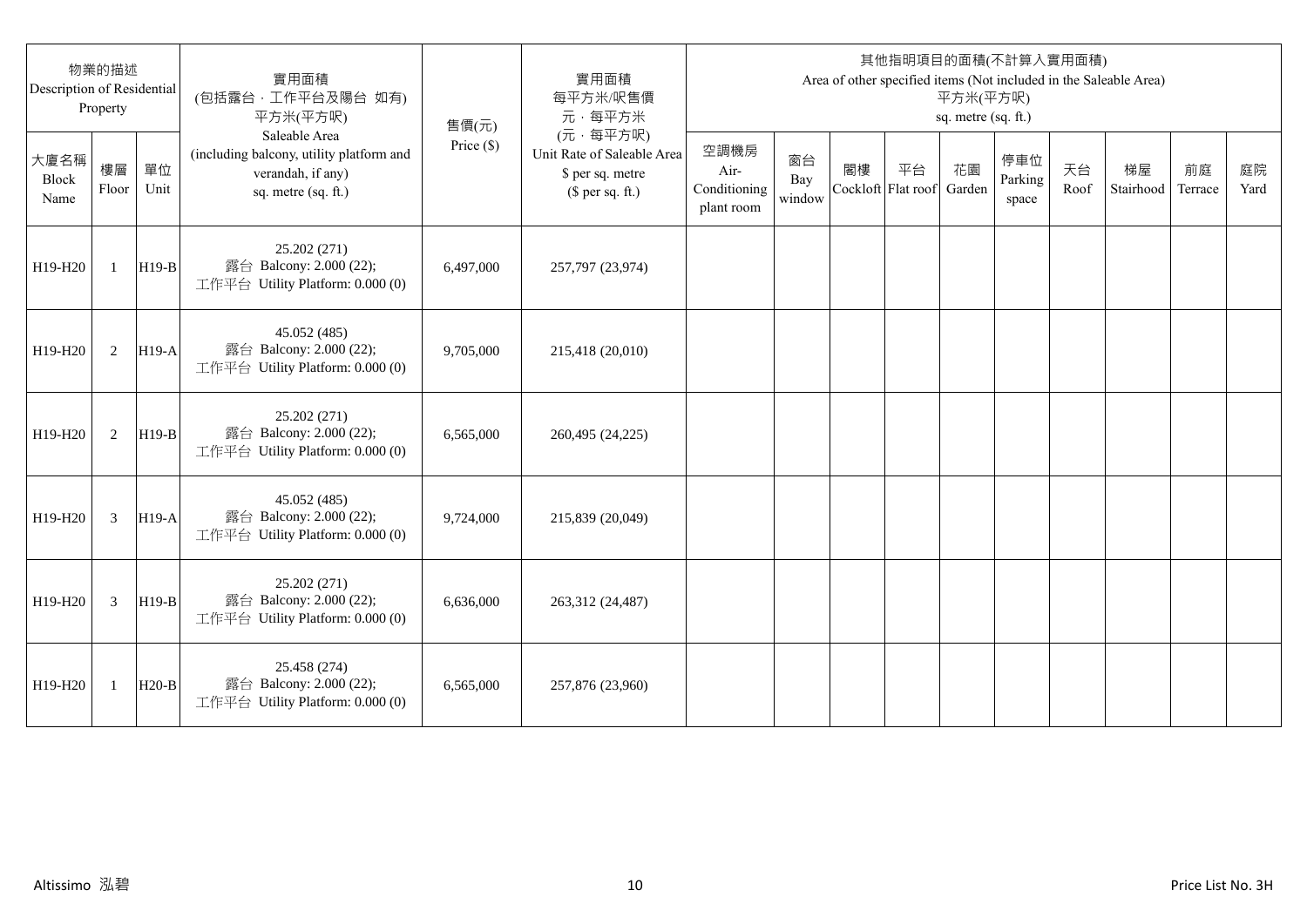| 物業的描述<br>Description of Residential<br>Property |                |            | 實用面積<br>(包括露台,工作平台及陽台 如有)<br>平方米(平方呎)                                                                 | 售價(元)        | 實用面積<br>每平方米/呎售價<br>元·每平方米                                                     | 其他指明項目的面積(不計算入實用面積)<br>Area of other specified items (Not included in the Saleable Area)<br>平方米(平方呎)<br>sq. metre (sq. ft.) |                     |                          |    |              |                         |            |                 |               |            |
|-------------------------------------------------|----------------|------------|-------------------------------------------------------------------------------------------------------|--------------|--------------------------------------------------------------------------------|-----------------------------------------------------------------------------------------------------------------------------|---------------------|--------------------------|----|--------------|-------------------------|------------|-----------------|---------------|------------|
| 大廈名稱<br>Block<br>Name                           | 樓層<br>Floor    | 單位<br>Unit | Saleable Area<br>(including balcony, utility platform and<br>verandah, if any)<br>sq. metre (sq. ft.) | Price $(\$)$ | (元·每平方呎)<br>Unit Rate of Saleable Area<br>\$ per sq. metre<br>$$$ per sq. ft.) | 空調機房<br>Air-<br>Conditioning<br>plant room                                                                                  | 窗台<br>Bay<br>window | 閣樓<br>Cockloft Flat roof | 平台 | 花園<br>Garden | 停車位<br>Parking<br>space | 天台<br>Roof | 梯屋<br>Stairhood | 前庭<br>Terrace | 庭院<br>Yard |
| H19-H20                                         | 2              | $H20-A$    | 44.290 (477)<br>露台 Balcony: 2.000 (22);<br>工作平台 Utility Platform: 0.000 (0)                           | 9,545,000    | 215,511 (20,010)                                                               |                                                                                                                             |                     |                          |    |              |                         |            |                 |               |            |
| H19-H20                                         | 2              | $H20-B$    | 25.458 (274)<br>露台 Balcony: 2.000 (22);<br>工作平台 Utility Platform: 0.000 (0)                           | 6,635,000    | 260,625 (24,215)                                                               |                                                                                                                             |                     |                          |    |              |                         |            |                 |               |            |
| H19-H20                                         | 3              | $H20-A$    | 44.290 (477)<br>露台 Balcony: 2.000 (22);<br>工作平台 Utility Platform: 0.000 (0)                           | 9,564,000    | 215,940 (20,050)                                                               |                                                                                                                             |                     |                          |    |              |                         |            |                 |               |            |
| H19-H20                                         | $\overline{3}$ | $H20-B$    | 25.458 (274)<br>露台 Balcony: 2.000 (22);<br>工作平台 Utility Platform: 0.000 (0)                           | 6,704,000    | 263,336 (24,467)                                                               |                                                                                                                             |                     |                          |    |              |                         |            |                 |               |            |
| H21                                             | $\mathbf{1}$   | $H21-B$    | 26.683 (287)<br>露台 Balcony: 2.000 (22);<br>工作平台 Utility Platform: 0.000 (0)                           | 6,761,000    | 253,382 (23,557)                                                               |                                                                                                                             |                     |                          |    |              |                         |            |                 |               |            |
| H21                                             | 2              | $H21-A$    | 53.753 (579)<br>露台 Balcony: 2.000 (22);<br>工作平台 Utility Platform: 0.000 (0)                           | 11,816,000   | 219,820 (20,408)                                                               |                                                                                                                             |                     |                          |    |              |                         |            |                 |               |            |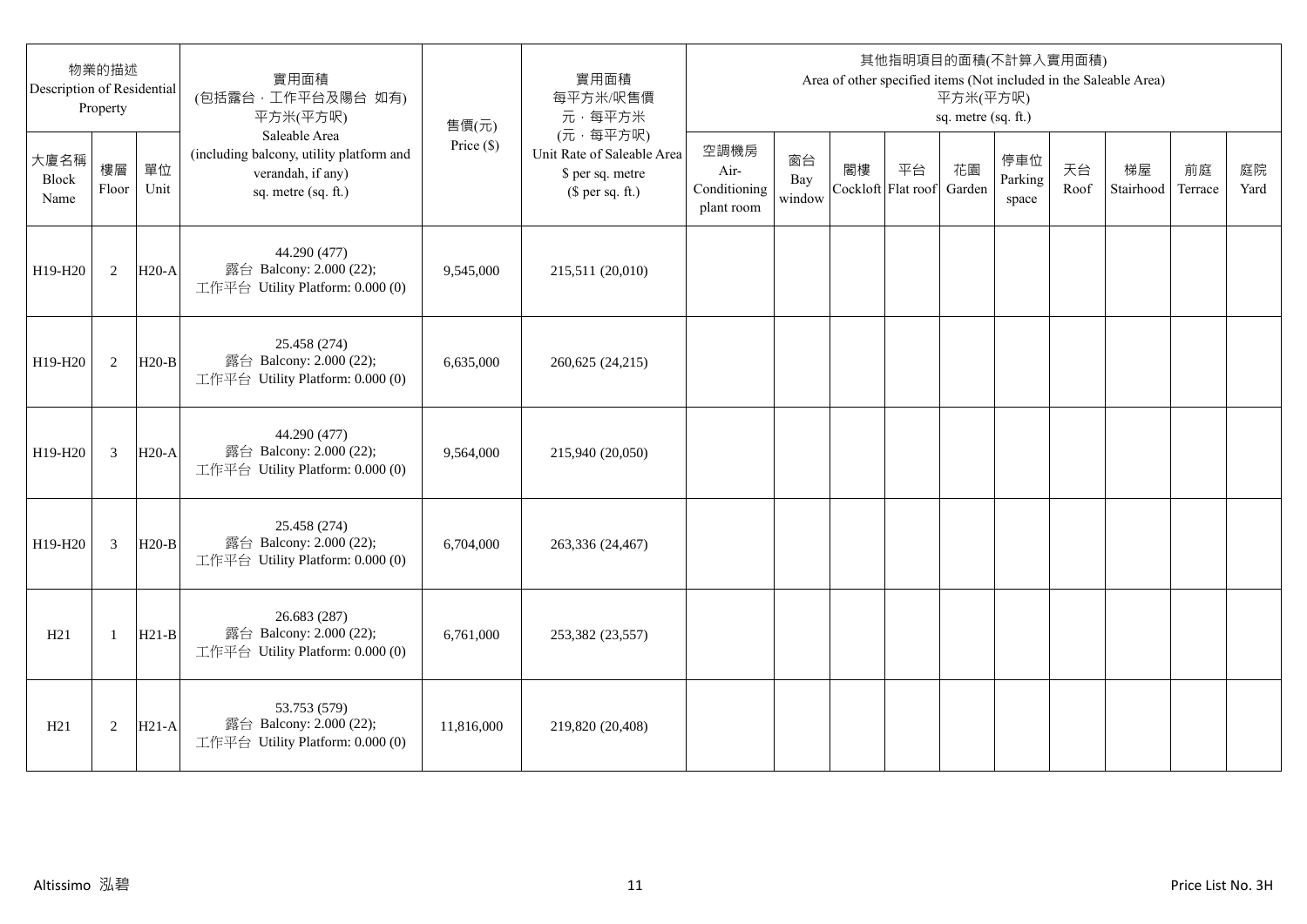| 物業的描述<br>Description of Residential<br>Property |             |            | 實用面積<br>(包括露台·工作平台及陽台 如有)<br>平方米(平方呎)                                                                 | 售價(元)        | 實用面積<br>每平方米/呎售價<br>元·每平方米                                                     | 其他指明項目的面積(不計算入實用面積)<br>Area of other specified items (Not included in the Saleable Area)<br>平方米(平方呎)<br>sq. metre (sq. ft.) |                     |    |                                 |    |                         |            |                 |               |            |
|-------------------------------------------------|-------------|------------|-------------------------------------------------------------------------------------------------------|--------------|--------------------------------------------------------------------------------|-----------------------------------------------------------------------------------------------------------------------------|---------------------|----|---------------------------------|----|-------------------------|------------|-----------------|---------------|------------|
| 大廈名稱<br>Block<br>Name                           | 樓層<br>Floor | 單位<br>Unit | Saleable Area<br>(including balcony, utility platform and<br>verandah, if any)<br>sq. metre (sq. ft.) | Price $(\$)$ | (元·每平方呎)<br>Unit Rate of Saleable Area<br>\$ per sq. metre<br>$$$ per sq. ft.) | 空調機房<br>Air-<br>Conditioning<br>plant room                                                                                  | 窗台<br>Bay<br>window | 閣樓 | 平台<br>Cockloft Flat roof Garden | 花園 | 停車位<br>Parking<br>space | 天台<br>Roof | 梯屋<br>Stairhood | 前庭<br>Terrace | 庭院<br>Yard |
| H21                                             | 2           | $H21-B$    | 26.683 (287)<br>露台 Balcony: 2.000 (22);<br>工作平台 Utility Platform: $0.000(0)$                          | 6,775,000    | 253,907 (23,606)                                                               |                                                                                                                             |                     |    |                                 |    |                         |            |                 |               |            |
| H21                                             | 3           | $H21-A$    | 53.753 (579)<br>露台 Balcony: 2.000 (22);<br>工作平台 Utility Platform: 0.000 (0)                           | 11,840,000   | 220,267 (20,449)                                                               |                                                                                                                             |                     |    |                                 |    |                         |            |                 |               |            |
| H21                                             | 3           | $H21-B$    | 26.683 (287)<br>露台 Balcony: 2.000 (22);<br>工作平台 Utility Platform: $0.000(0)$                          | 6,811,000    | 255,256 (23,732)                                                               |                                                                                                                             |                     |    |                                 |    |                         |            |                 |               |            |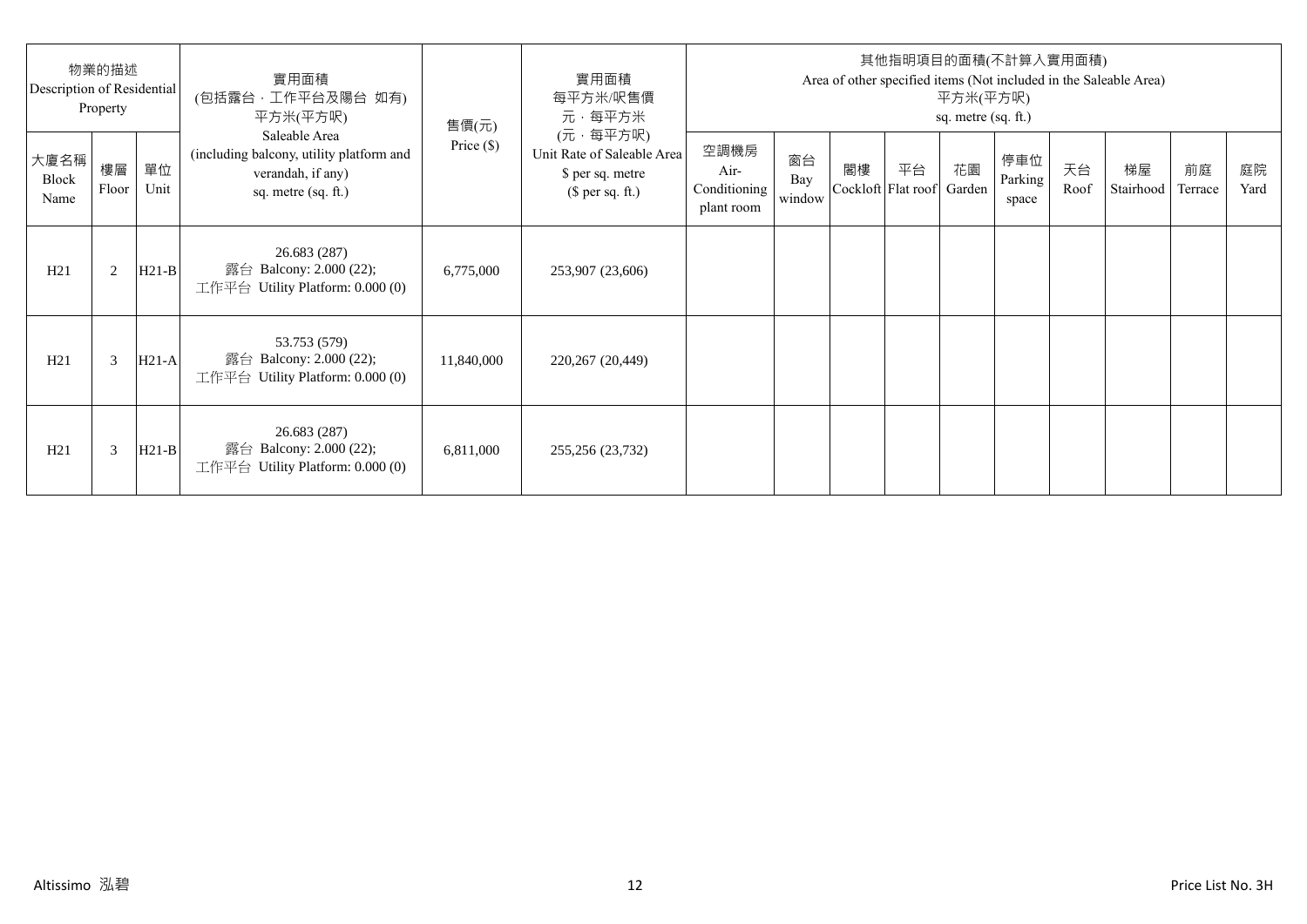#### **第三部份:其他資料 Part 3: Other Information**

#### (1) 準買家應參閱發展項目的售樓說明書,以了解該項目的資料。 Prospective purchasers are advised to refer to the sales brochure for the development for information on the development.

#### $(2)$  根據《一手住宅物業銷售條例》第 52(1)條及第 53(2)及(3)條,

According to sections 52(1) and 53(2) and (3) of the Residential Properties (First-hand Sales) Ordinance, –

#### 第 52(1) 條 / Section 52(1)

在某人就指明住宅物業與擁有人訂立臨時買賣合約時,該人須向擁有人支付售價的 5%的臨時訂金。

A preliminary deposit of 5% of the purchase price is payable by a person to the owner on entering into a preliminary agreement for sale and purchase in respect of the specified residential property with the owner.

#### 第 53(2) 條 / Section 53(2)

—————————————<br>如某人於某日期訂立臨時買賣合約,並於該日期後的 5 個工作日內,就有關住宅物業簽立買賣合約,則擁有人必須在該日期後的 8 個工作日內,簽立該買賣合約。 If a person executes an agreement for sale and purchase in respect of the residential property within 5 working days after the date on which the person enters into the preliminary agreement for sale and purchase, the owner must execute the agreement for sale and purchase within 8 working days after that date.

### 第 53(3) 條 / Section 53(3)

如某人於某日期訂立臨時買賣合約時,但沒有於該日期後的 5 個工作日內,就有關住宅物業簽立買賣合約,則 – (i)該臨時合約即告終止;(ji)有關的臨時訂金即予沒收;及 (iii)擁有人

#### 不得就該人沒有簽立買賣合約而針對該人提出進一步申索。

If a person does not execute an agreement for sale and purchase in respect of the residential property within 5 working days after the date on which the person enters into the preliminary agreement for sale and purchase-

(i) the preliminary agreement is terminated; (ii) the preliminary deposit is forfeited; and (iii) the owner does not have any further claim against the person for the failure.

#### (3) 實用面積及屬該住宅物業其他指明項目的面積是按《一手住宅物業銷售條例》第 8 條及附表二第 2 部的計算得出的。

The saleable area and area of other specified items of the residential property are calculated in accordance with section 8 and Part 2 of Schedule 2 to the Residential Properties(First-hand Sales) Ordinance.

#### (4)(i) 註:在第(4)段 中: 「售價」指本價單第二部份中所列之住宅物業的售價,而「成交金額」指將於臨時合約中訂明的住宅物業的實際售價。因應不同支付條款及/或折扣按售價 計算得出之價目,皆以進位到最接近的千位數作為成交金額。

- (b) 「工作日」按《一手住宅物業銷售條例》第 2(1)條所定義。
- (c) 「臨時合約」指臨時買賣合約。
- Note: In (d) 「正式合約」指正式買賣合約。

paragraph (4): (a) "price" means the price of the residential property set out in Part 2 of this price list, and "transaction price" means the actual price of the residential property to be set out in PASP. The price obtained after applying the relevant terms of payment and/or applicable discount(s) on the price will be rounded up to the nearest thousand to determine the transaction price.

- (b) "working day" shall be as defined in section 2(1) of the Residential Properties (First-hand Sales) Ordinance.
- $(c)$ "PASP" means the Preliminary Agreement for Sale and Purchase.
- $(d)$ "ASP" means the Agreement for Sale and Purchase.

於簽署臨時合約時,買方須繳付相等於成交金額的 5%作為臨時訂金,請帶備港幣\$100,000 銀行本票以支付部份臨時訂金,抬頭請寫「的近律師行」或"Deacons"。請另備支票以 繳付臨時訂金之餘額。

The purchasers shall pay the preliminary deposit equivalent to 5% of the transaction price upon signing of the PASP. Please bring along a cashiers' order of HK\$100,000 made payable to "Deacons" for payment of part of the preliminary deposit. Please also bring along a cheque for payment of the balance of the preliminary deposit.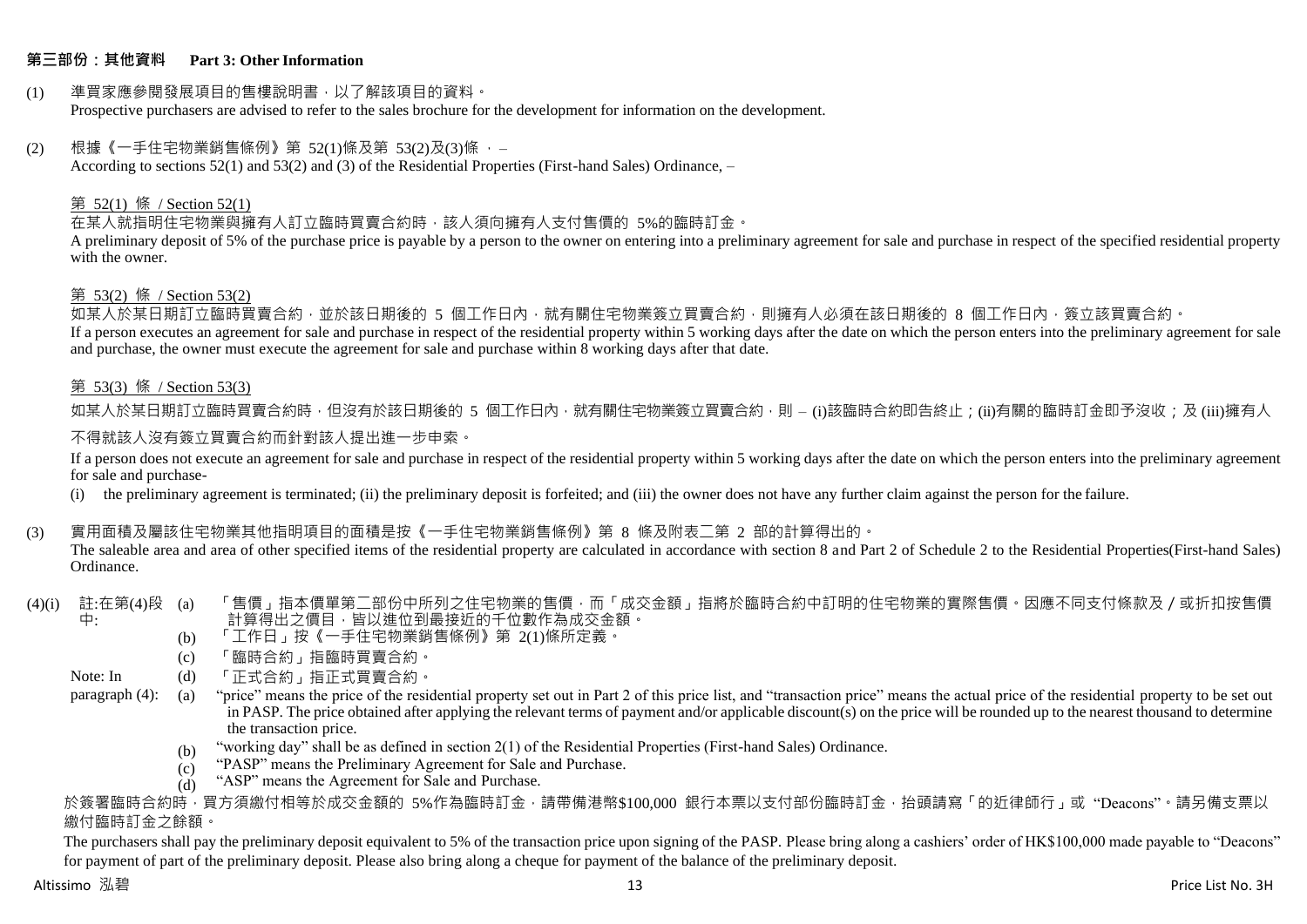- (A) 120 天現金優惠付款計劃 120-day Cash Payment Plan (照售價減 10%) (10% discount from the price)
	- (1) 買方須於簽署臨時合約時繳付相等於成交金額 5% 作為臨時訂金。買方須於簽署臨時合約後 5 個工作日內簽署正式合約。 The purchaser shall pay the preliminary deposit equivalent to 5% of the transaction price upon signing of the PASP. The ASP shall be signed by the purchaser within 5 working days after signing of the PASP.
	- (2) 買方簽署臨時合約後 30 天內再付成交金額 5%作為加付訂金。 A further 5% of the transaction price being further deposit shall be paid by the purchaser within 30 days after signing of the PASP.
	- 成交金額 90% 即成交金額餘款於買方簽署臨時合約後 120 天内或於賣方就其有能力將有關住宅物業有效地轉讓予買方一事向買方發出書面通知的日期後的 14 日內由買方 付清,以較早者為準。

90% of the transaction price being balance of the transaction price shall be paid by the purchaser within 120 days after signing of the PASP or within 14 days after the date of written notification to the purchaser that the vendor is in a position validly to assign the relevant residential property to the purchaser, whichever is earlier.

本付款計劃提供「101 第一按揭貸款」及「101 第二按揭貸款」安排,該安排詳情見第 (4)(iii)(h) 段及第 (4)(iii)(i) 段。 The arrangements of "101 First Mortgage Loan" and "101 Second Mortgage Loan" will be provided under this payment plan. Please see paragraph (4)(iii)(h) and paragraph (4)(iii)(i) for the details of that arrangement.

- (A1) (並無此編號之支付條款)( No Terms of Payment of such numbering)
- (A2) (並無此編號之支付條款)( No Terms of Payment of such numbering)
- (A3) (並無此編號之支付條款)( No Terms of Payment of such numbering)
- (A4) (並無此編號之支付條款)( No Terms of Payment of such numbering)
- (B) (並無此編號之支付條款)( No Terms of Payment of such numbering)
- (C) (並無此編號之支付條款)( No Terms of Payment of such numbering)
- (C1) (並無此編號之支付條款)( No Terms of Payment of such numbering)
- (C2) (並無此編號之支付條款)( No Terms of Payment of such numbering)
- (C3) (並無此編號之支付條款)( No Terms of Payment of such numbering)
- (C4)(並無此編號之支付條款)( No Terms of Payment of such numbering)
- (C5) 5% 首置建築期付款計劃 5% Easy-pay Stage Payment Plan (照售價減 5%) (5% discount from the price)

(1) 買方須於簽署臨時合約時繳付相等於成交金額 5% 作為臨時訂金。買方須於簽署臨時合約後 5 個工作日內簽署正式合約。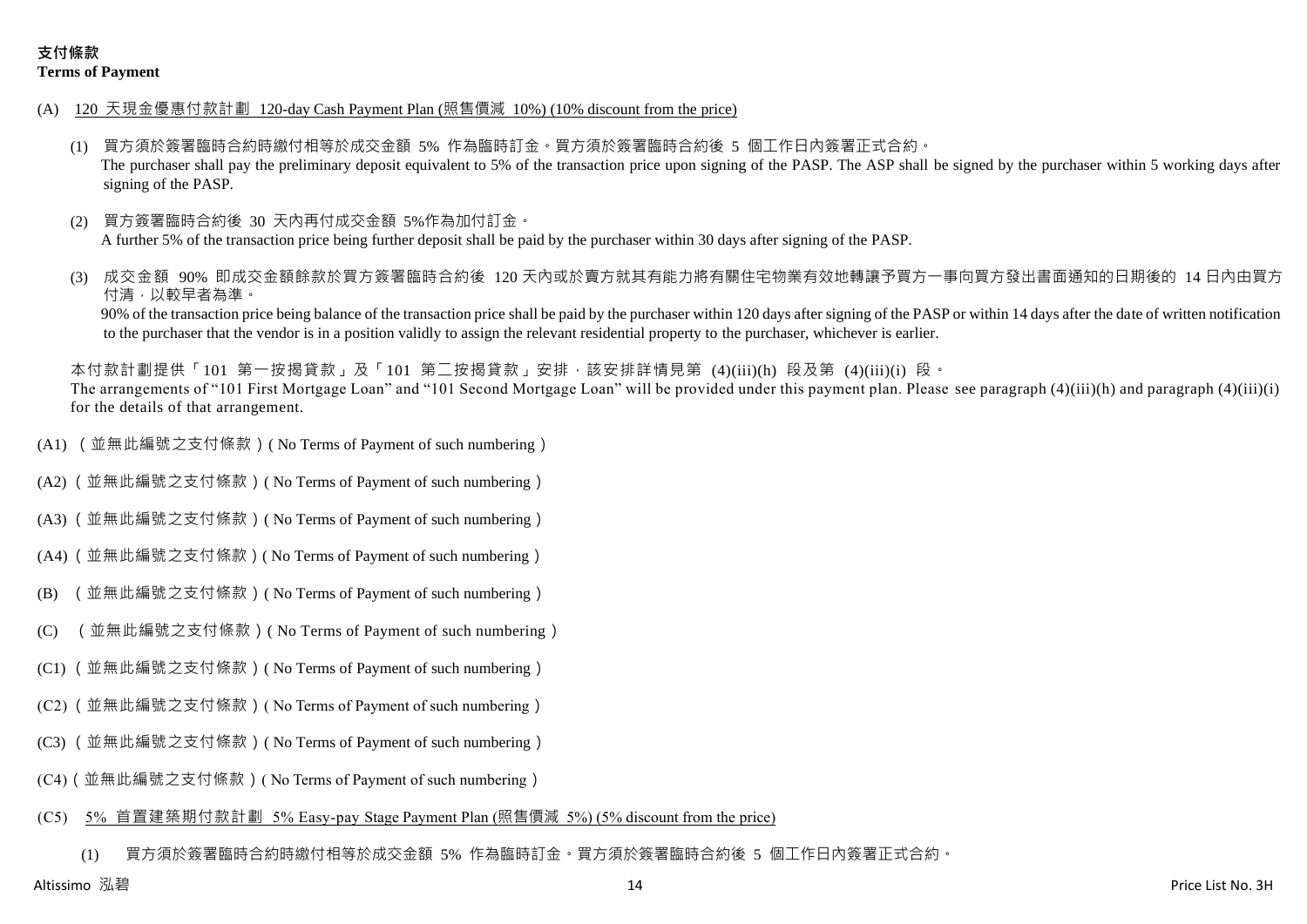The purchaser shall pay the preliminary deposit equivalent to 5% of the transaction price upon signing of the PASP. The ASP shall be signed by the purchaser within 5 working days after signing of the PASP.

- (2) 買方簽署臨時合約後 60 天內再付成交金額 5% 作為加付訂金。 A further 5% of the transaction price being further deposit shall be paid by the purchaser within 60 days after signing of the PASP.
- (3) 買方簽署臨時合約後 90 天內再付成交金額 5% 作為加付訂金。 A further 5% of the transaction price being further deposit shall be paid by the purchaser within 90 days after signing of the PASP.
- (4) 成交金額 85% 即成交金額餘款於賣方就其有能力將有關住宅物業有效地轉讓予買方一事向買方發出書面通知的日期後的 14 日內由買方付清。 85% of the transaction price being balance of the transaction price shall be paid by the purchaser within 14 days after the date of written notification to the purchaser that the vendor is in a position validly to assign the relevant residential property to the purchaser.

本付款計劃提供「101 第一按揭貸款」及「101第 二按揭貸款」安排,該安排詳情見第 (4)(iii)(h) 段及第 (4)(iii)(i) 段。 The arrangements of "101 First Mortgage Loan" and "101 Second Mortgage Loan" will be provided under this payment plan. Please see paragraph (4)(iii)(h) and paragraph (4)(iii)(i) for the details of that arrangement.

- (C6) (並無此編號之支付條款)( No Terms of Payment of such numbering)
- (C7) 2 年無憂回報補貼建築期付款計劃 2 -Year Hassle-free Cash-Return Subsidy Stage Payment Plan (照售價減 1.5%) (1.5% discount from the price)
	- (1) 買方須於簽署臨時合約時繳付相等於成交金額 5% 作為臨時訂金。買方須於簽署臨時合約後 5 個工作日內簽署正式合約。 The purchaser shall pay the preliminary deposit equivalent to 5% of the transaction price upon signing of the PASP. The ASP shall be signed by the purchaser within 5 working days after signing of the PASP.
	- (2) 買方簽署臨時合約後 60 天內再付成交金額 5% 作為加付訂金。 A further 5% of the transaction price being further deposit shall be paid by the purchaser within 60 days after signing of the PASP.
	- (3) 買方簽署臨時合約後 90 天內再付成交金額 5% 作為部份成交金額。 A further 5% of the transaction price being part payment of the transaction price shall be paid by the purchaser within 90 days after signing of the PASP.
	- (4) 成交金額 85% 即成交金額餘款於賣方就其有能力將有關住宅物業有效地轉讓予買方一事向買方發出書面通知的日期後的 14 日內由買方付清。 85% of the transaction price being balance of the transaction price shall be paid by the purchaser within 14 days after the date of written notification to the purchaser that the vendor is in a position validly to assign the relevant residential property to the purchaser.
- (C8) 3 年無憂回報補貼建築期付款計劃 3 -Year Hassle-free Cash-Return Subsidy Stage Payment Plan (照售價減 2%) (2% discount from the price)
	- (1) 買方須於簽署臨時合約時繳付相等於成交金額 5% 作為臨時訂金。買方須於簽署臨時合約後 5 個工作日內簽署正式合約。 The purchaser shall pay the preliminary deposit equivalent to 5% of the transaction price upon signing of the PASP. The ASP shall be signed by the purchaser within 5 working days after signing of the PASP.
	- (2) 買方簽署臨時合約後 60 天內再付成交金額 5% 作為加付訂金。 A further 5% of the transaction price being further deposit shall be paid by the purchaser within 60 days after signing of the PASP.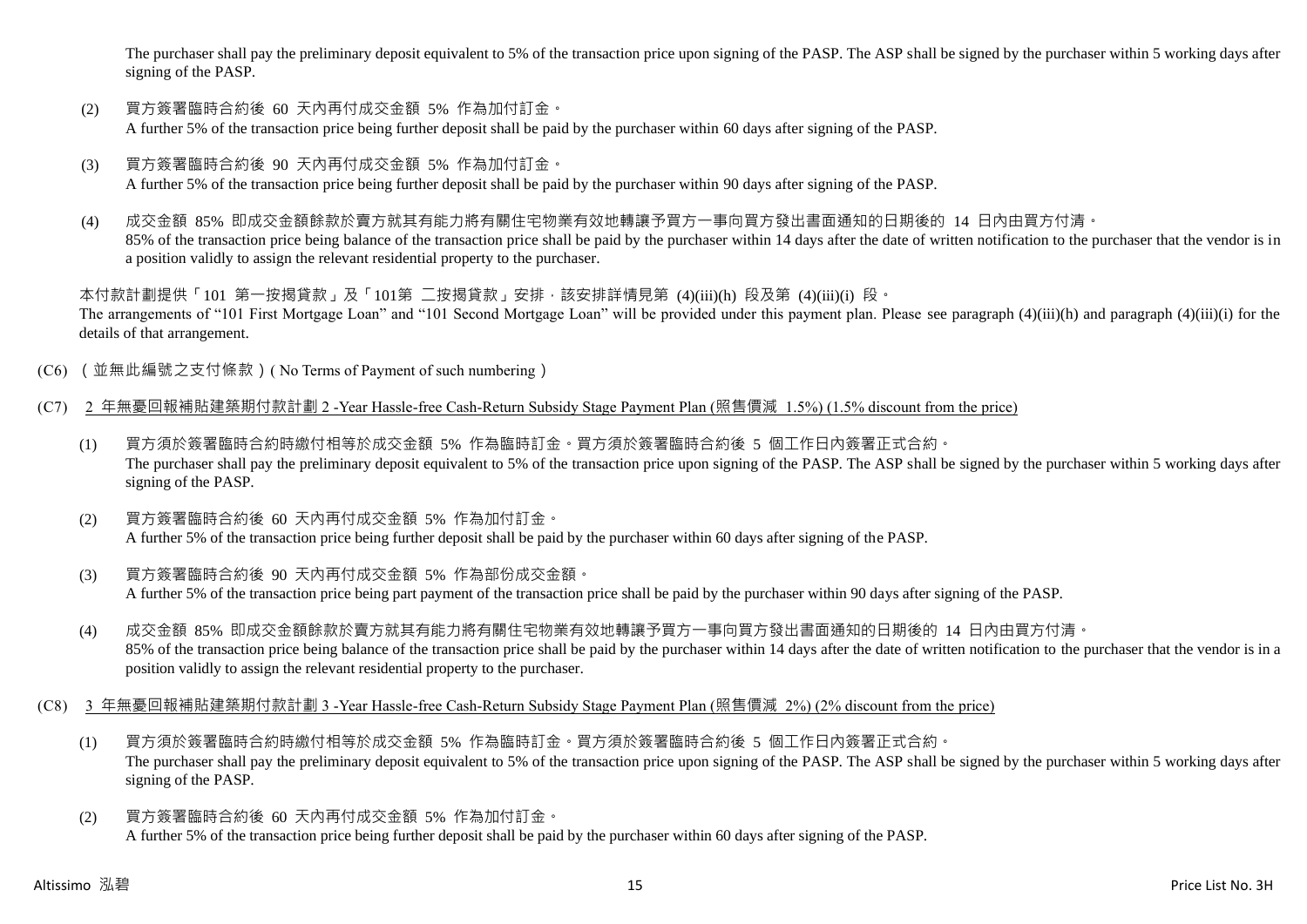(3) 買方簽署臨時合約後 90 天內再付成交金額 5% 作為部份成交金額。

A further 5% of the transaction price being part payment of the transaction price shall be paid by the purchaser within 90 days after signing of the PASP.

(4) 成交金額 85% 即成交金額餘款於賣方就其有能力將有關住宅物業有效地轉讓予買方一事向買方發出書面通知的日期後的 14 日內由買方付清。

85% of the transaction price being balance of the transaction price shall be paid by the purchaser within 14 days after the date of written notification to the purchaser that the vendor is in a position validly to assign the relevant residential property to the purchaser.

## (ii) **售價獲得折扣的基礎**

**The basis on which any discount on the price is available**

- (a) 見 4(i)  $\text{See } 4(i)$ .
- (b) 不適用。 Not applicable.

(c) 「限時置業售價折扣」:於 2020 年 6 月 30 日或之前簽署臨時合約購買本價單中之指明住宅物業之買方可獲額外售價 2%折扣優惠。

(只適用於 5%首置建築期付款計劃、2 年無憂回報補貼建築期付款計劃及 3 年無憂回報補貼建築期付款計劃)

"First Home Purchase Price Discount": An extra 2% discount from the price would be offered to the purchasers who sign the PASP to purchase a specified residential property listed in this price list on or before 30th June 2020.

(Only applicable to 5% Easy-pay Stage Payment Plan, 2 -Year Hassle-free Cash-Return Subsidy Stage Payment Plan and 3 -Year Hassle-free Cash-Return Subsidy Stage Payment Plan)

(d) 員工置業折扣 Staff Purchasing Discount

如買方(或構成買方之任何人士)屬任何「員工合資格人士」,並且沒有委任地產代理就購入住宅物業代其行事,可獲額外 5%售價折扣優惠,折扣優惠受相關公司內部條款約 束。

If the purchaser (or any person comprising the purchaser) is a "Qualified Staff", provided that the purchaser did not appoint any estate agent to act for him/her in the purchase of the residential property, an extra 5% discount on the Price would be offered, subject to the internal regulation of Respective Related Parties.

「員工合資格人士」指碧桂園控股有限公司及其國有限公司及其內屬公司、宏安地產有限公司、位元堂藥業控股有限公司、易易壹金融集團有限公司、中 國農產品交易有限公司或中國建築國際集團及其附屬公司之任何董事、員工及其直系親屬(任何個人的配偶、父母、子女、兄弟及姐妹為該個人之「直系親屬」,惟須提供令 賣方滿意的有關證明文件 以茲證明有關關係,且賣方對是否存在近親關係保留最終決定權)。

"Qualified Staff" means any director or employee (and his/her close family member (a spouse, parent, child, brother and sister of a person is a "close family member" of that person provided that the relevant supporting documents to the satisfaction of the Vendor must be provided to prove the relationship concerned and that the Vendor reserves the final right to decide whether or not such relationship exists)) of any of Country Garden Holdings Company Limited and its subsidiaries, Wang On Group Limited and its subsidiaries, Wang On Properties Limited, Wai Yuen Tong Medicine Holdings Limited, Easy One Financial Group Limited, China Agri-Products Exchange Limited and China State Construction International Holdings Ltd. and its subsidiaries.

買方須在遞交購樓意向登記表格時或前提供令賣方滿意的證據証明其為「員工合資格人士」及(如適用)直系親屬關係,賣方就相關買方是否「員工合資格人士」及(如適 用)存在直系親屬關係有最終決定權,而賣方之決定為最終及對買方具有約束力。

The purchaser shall on or before submission of the Registration of Intent form on the spot provide evidence for proof of being a (if applicable) "Qualified Staff" to the satisfaction of the Vendor and in this respect the Vendor shall have absolute discretion and the Vendor's decision shall be final and binding on the purchaser.

(e) 「管理費」優惠 "Management Fees" Discount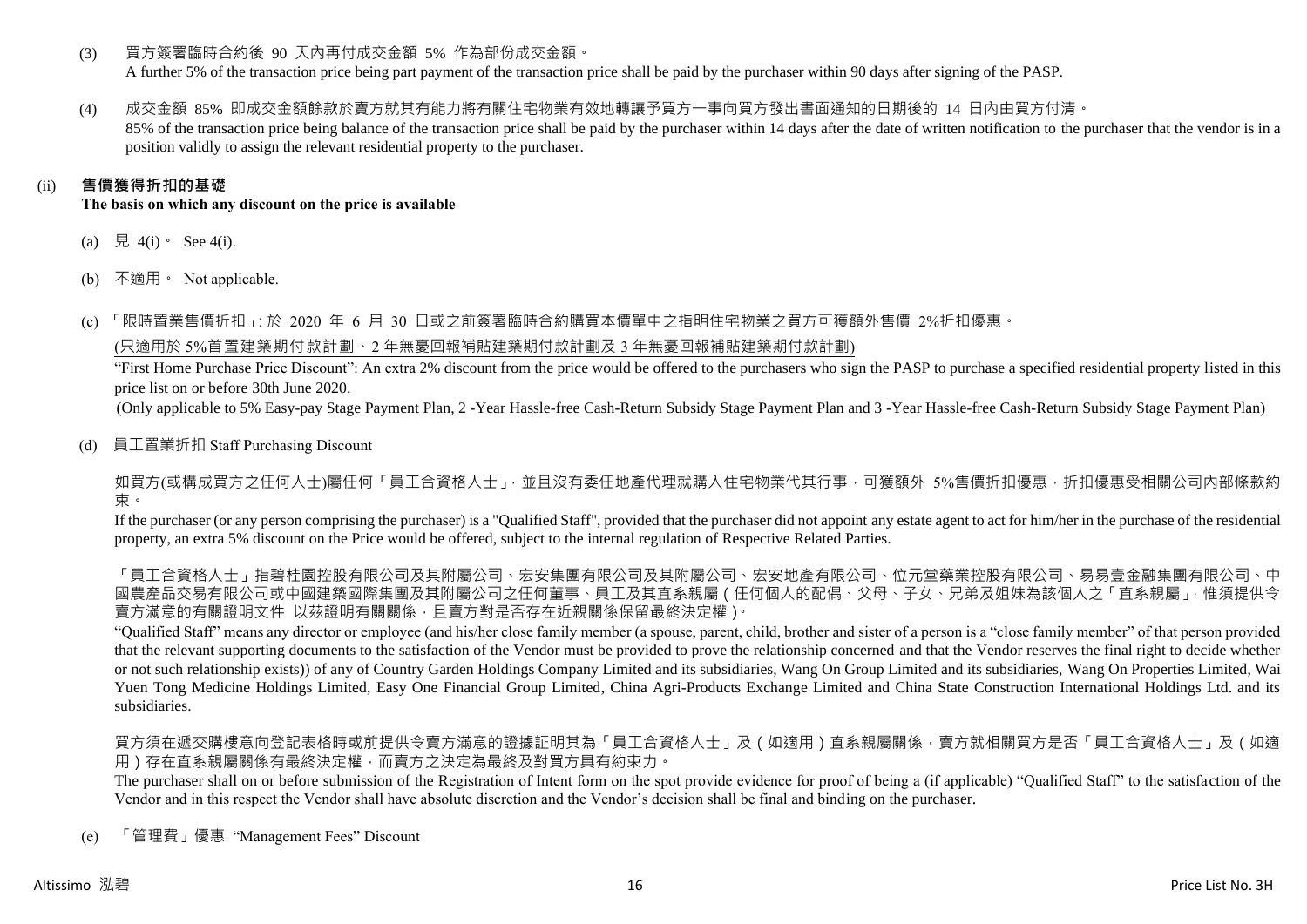於 2020 年 6 月 30 日或之前 · 首 10 名簽署臨時合約購買發展項目住宅物業(不論列於本價單或任何其他價單內)之買方 · 可享有下列售價折扣優惠作為「管理費」優惠: The first ten  $(10)$  purchasers who purchase the specified residential properties in the Development and sign the PASP thereof on or before 30<sup>th</sup> June 2020 (whether the specified residential property is included in this price list or any other price lists) will enjoy the "Management Fees" Discount as listed below as discount on the Price:

- (1) 每個一房住宅物業:港幣 \$98,000;或 For each one-bedroom residential property purchased: HK\$98,000; or
- (2) 每個二房住宅物業住宅物業:港幣 \$138,000;或 For each two-bedroom residential property purchased: HK\$138,000; or
- (3) 每個三房住宅物業住宅物業:港幣 \$218,000。 For each three-bedroom residential property purchased: HK\$218,000.

為免生疑,賣方並不就買方完成買賣後須繳付的管理費金額及其他費用作出任何明示或隱含之要約、陳述、承諾或保證。管理費金額以發展項目管理人決定為準。 For the avoidance of doubt, the Vendor does not make any express or implied representation, promise or warranty in relation to the amount of management fees and other charges payable by the purchases after completion of the sale and purchase. The amount of management shall be subject to the determination by the Manager of the Development.

(f) 「現樓開放月特別優惠」 "Property-Viewing Opening" Discount

於 2020 年 6 月 30 日或之前 · 首 20 名簽署臨時合約購買發展項目住宅物業 ( 不論列於本價單或任何其他價單內 ) 之買方 · 可享有下列售價折扣優惠作為「現樓開放 月特別優惠」優惠:

The first twenty (20) purchasers who purchase the specified residential properties in the Development and sign the PASP thereof on or before 30<sup>th</sup> June 2020 (whether the specified residential property is included in this price list or any other price lists) will enjoy the "Property-Viewing Opening" Discount as listed below as discount on the Price:

- (1) 每個一房住宅物業:港幣 \$66,000;或 For each one-bedroom residential property purchased: HK\$66,000; or
- (2) 每個二房住宅物業住宅物業:港幣 \$88,000;或 For each two-bedroom residential property purchased: HK\$88,000; or
- (3) 每個三房住宅物業住宅物業:港幣 \$168,000。 For each three-bedroom residential property purchased: HK\$168,000.
- (g) "Countrygardenhk" Instagram 帳戶跟隨優惠 "Countrygardenhk" Instagram Account Follows' Discount

凡於簽署臨時買賣合約前跟隨"countrygardenhk" Instagram 帳戶的買家,可獲 1% 售價折扣優惠。 A 1% discount from the Price would be offered to a Purchaser who has followed the "countrygardenhk" Instagram account before signing the Preliminary Agreement for Sale and Purchase.

#### (iii) **可就購買發展項目中的指明住宅物業而連帶獲得的任何贈品、財務優惠或利益**

**Any gift, or any financial advantage or benefit, to be made available in connection with the purchase of a specified residential property in the Development**

(a) 見 4(i) 及 4(ii)。 See 4(i) and 4(ii)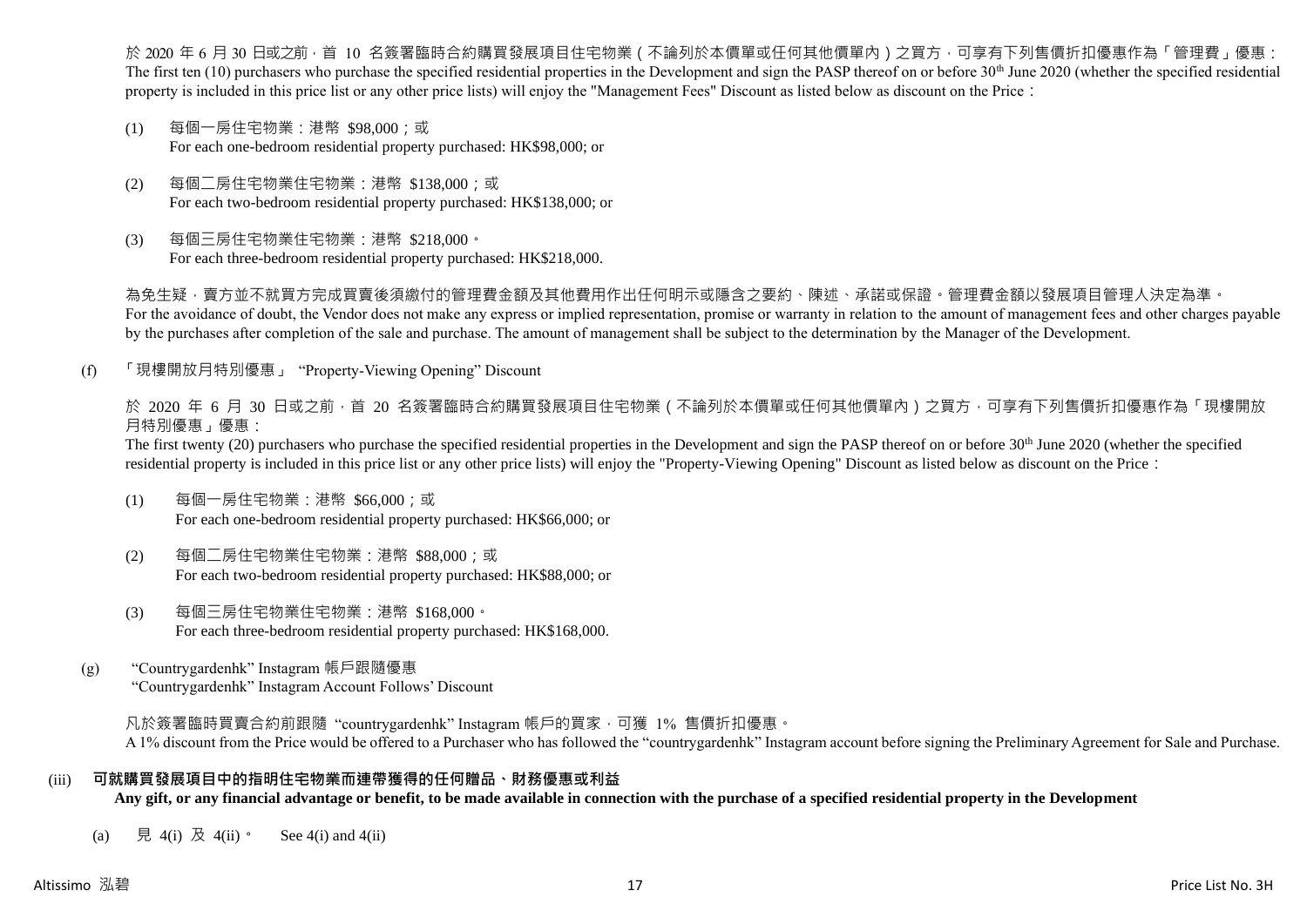(b) 「成交金額 75% 第一按揭」 "First Mortgage for 75% of the transaction price"

## **只適用於第( 4)(i)(A3)、第 (4)(i)(C2) 段及第 (4)(i)(C4) 段之付款計劃。** Only applicable to the payment plan under paragraphs  $(4)(i)(A3)$ ,  $(4)(i)(C2)$  and  $(4)(i)(C4)$ .

買方可向賣方介紹之財務機構或賣方指定的其它公司 (「介紹之第一承按人」) 申請最高達成交金額之 75% 之第一按揭 (「第一按揭貸款」)。第一按揭貸款及其申請受 以下條款及條件規限:

The purchaser may apply to the financial institution referred by the Vendor or any other company designated by the Vendor (the "Referred First Mortgagee") for first mortgage with a maximum loan amount equivalent to 75% of the transaction price (the "First Mortgage Loan"). The First Mortgage and its application are subject to the following terms and conditions:

(1) 買方必須於付清成交金額餘款之日起計最少 60 日前以指定的申請書向介紹之第一承按人申請第一按揭貸款。

The purchaser shall by prescribed form apply to the Referred First Mortgagee for the First Mortgage Loan, not less than 60 days before the due date of payment of the balance of the transaction price.

- (2) 買方須依照介紹之第一承按人之要求提供足夠之入息證明文件。 The purchaser shall provide sufficient proof of income in accordance with the requirements of the Referred First Mortgagee.
- (3) 買方須以所購之發展項目住宅物業之第一衡平法按揭及第一法定按揭作抵押。 The First Mortgage Loan shall be secured by a first equitable mortgage and a first legal mortgage over the residential property in the Development purchased by the purchaser.
- (4) 第一按揭貸款年期最長為 25 年。 The maximum tenor of the First Mortgage Loan shall not exceed 25 years.
- (5) 第一按揭貸款首 24 個月之年利率以介紹之第一承按人引用之最優惠利率 (P) 減 2% (P 2%) 計算。其後的年利率以最優惠利率加 2.375% (P + 2.375%) 計算。P 為 浮動利率,於本價單日期 P 為每年 5.375%。最終按揭利率以介紹之第一承按人審批結果而定,賣方並無就其作出,亦不得被視為就其作出任何不論明示或隱含之陳 述、承諾或保證。

The interest rate of the first 24 months of the First Mortgage Loan shall be Prime Rate (P) quoted by the Referred First Mortgagee minus 2% (P-2%). The interest rate for the rest of the term of the First Mortgage Loan shall be Prime Rate (P) plus 2.375% (P+2.375%). P is subject to fluctuation. P as at the date of this price list is 5.375% per annum. The final mortgage rate will be subject to final approval by the Referred First Mortgagee. No representation, undertaking or warranty, whether express or implied, is given, or shall be deemed to have been given by the Vendor in respect thereof.

(6) 第一按揭貸款之文件必須由介紹之第一承按人指定之律師行辦理,並由買方負責有關律師費用及其他開支。

All legal documents in relation to the First Mortgage Loan must be prepared by the solicitors' firm designated by the Referred First Mortgagee. All legal costs and other expenses incurred shall be paid by the Purchaser.

(7) 買方於決定選擇此安排前,請先向介紹之第一承按人查詢清楚按揭條款及條件、批核條件及申請手續。

The purchaser is advised to enquire with the Referred First Mortgagee on details of the terms and conditions of the mortgage, approval conditions and application procedures of the First Mortgage before choosing this arrangement.

- (8) 第一按揭貸款條款及批核條件僅供參考,介紹之第一承按人保留不時更改第一按揭貸款條款及批核條件的權利。 The terms and conditions and approval conditions of the First Mortgage Loan are for reference only, the Referred First Mortgagee reserves the right to change the terms and conditions and approval conditions of the First Mortgage Loan from time to time as it sees fit.
- (9) 有關第一按揭貸款之批核與否及借貸條款以介紹之第一承按人之最終決定為準,與賣方無關,目於任何情況賣方均無需為此負責。賣方並無或不得被視為就第一按揭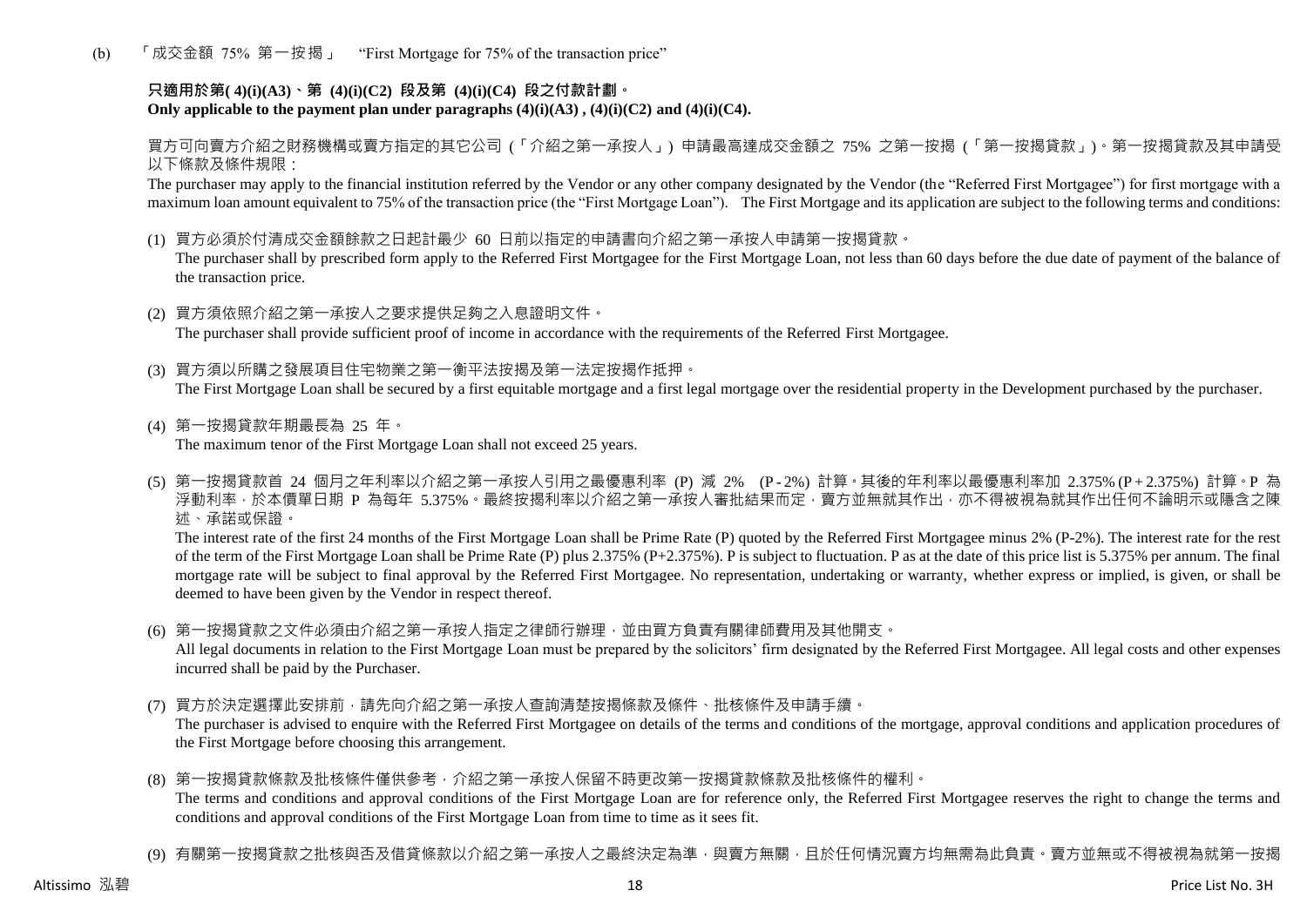貨款之按揭條款及條件以及申請之批核作出任何不論明示或隱含之陳述、承諾或保證。不論貸款獲批與否,買方仍須按正式合約完成交易及付清成交金額餘款。 The terms and conditions and the approval of applications for the First Mortgage Loan are subject to the final decision of the Referred First Mortgagee, and are not related to the Vendor (who shall under no circumstances be responsible therefor). No representation, undertaking or warranty, whether express or implied, is given, or shall be deemed to have been given by Vendor in respect of the terms and conditions and the approval of applications for the First Mortgage Loan. Regardless the First Mortgage Loan is granted or not, the purchaser(s) shall complete the sale and purchase in accordance with the ASP and pay the balance of the transaction price.

(c) 「成交金額 10% 第二按揭」 "Second Mortgage for 10% of the transaction price"

## **只適用於 第(4)(i)(C4) 段之付款計劃。**

**Only applicable to the payment plans under paragraphs (4)(i)(C4).**

買方可向賣方介紹之財務機構或賣方指定的其它公司 (「介紹之第二承按人」) 申請最高達成交額之 10% 之第二按揭,基本條款如下:

The Purchaser may apply to the financial institution referred by the Vendor or any other company designated by the Vendor (the "Referred Second Mortgagee") for second mortgage with a maximum loan amount equivalent to 10% of the transaction price (the "Second Mortgage"). The Second Mortgage and its application are subject to the following terms and conditions:

(1) 買方必須於付清成交金額餘款之日起計最少 60 日前以指定的申請書向介紹之第二承按人申請按揭貸款。

The purchaser(s) shall by prescribed form apply to the Referred Second Mortgagee for mortgage loan, not less than 60 days before the due date of payment of the balance of the transaction price.

- (2) 買方須依照介紹之第二承按人之要求提供足夠之入息證明文件。 The purchaser shall provide sufficient proof of income in accordance with the requirements of the Referred Second Mortgagee.
- (3) 第二按揭貸款年期最長為 5 年或與第一按揭貸款同等年期,以較短者為準 The maximum tenor of second mortgage loan shall be 5 years or the same tenor of first mortgage loan, whichever is the shorter.
- (4) 第二按揭首 24 個月之年利率以介紹之第二承按人引用之最優惠利率 (P) 減 2.75% (P 2.75%) 計算。其後的年利率以最優惠利率 (P) 加 2.375% (P + 2.375%) 計算。 P 為浮動利率,於本價單日期 P 為每年 5.375%。最終按揭利率以介紹之第二承按人審批結果而定,賣方並無就其作出,亦不得被視為就其作出任何不論明示或隱含 之陳述、承諾或保證。

The interest rate of the first 24 months of the Second Mortgage shall be Prime Rate (P) quoted by the Referred Second Mortgagee minus 2.75% (P-2.75%). The interest rate for the rest of the term of the Second Mortgage shall be Prime Rate (P) plus 2.375% (P+2.375%). P is subject to fluctuation. P as at the date of this price list is 5.375% per annum. The final mortgage rate will be subject to final approval by the Referred Second Mortgagee. No representation, undertaking or warranty, whether express or implied, is given, or shall be deemed to have been given by the Vendor in respect thereof.

- (5) 第二按揭貸款最高金額為成交金額的 10%,惟第一按揭貸款及第二按揭貸款總金額不可超過成交金額或有關住宅物業的估價 (以較低者為準) 的 85%。 The maximum second mortgage loan amount shall be 10% of the transaction price, but the total amount of the first mortgage loan and the second mortgage loan together shall not exceed 85% of the transaction price or the valuation of the relevant residential property, whichever is the lower.
- (6) 第一按揭貸款銀行須為介紹之第二承按人所指定之銀行,買方並須首先得到該銀行書面同意辦理第二按揭貸款。 The first mortgagee bank shall be one which is nominated by the Referred Second Mortgagee. The purchaser(s) shall obtain the prior written consent from the first mortgagee bank for the application of second mortgage loan.
- (7) 第一按揭貸款及第二按揭貸款申請將由有關承按機構獨立處理。

The applications for first mortgage loan and the second mortgage loan will be processed by the relevant mortgagees independently.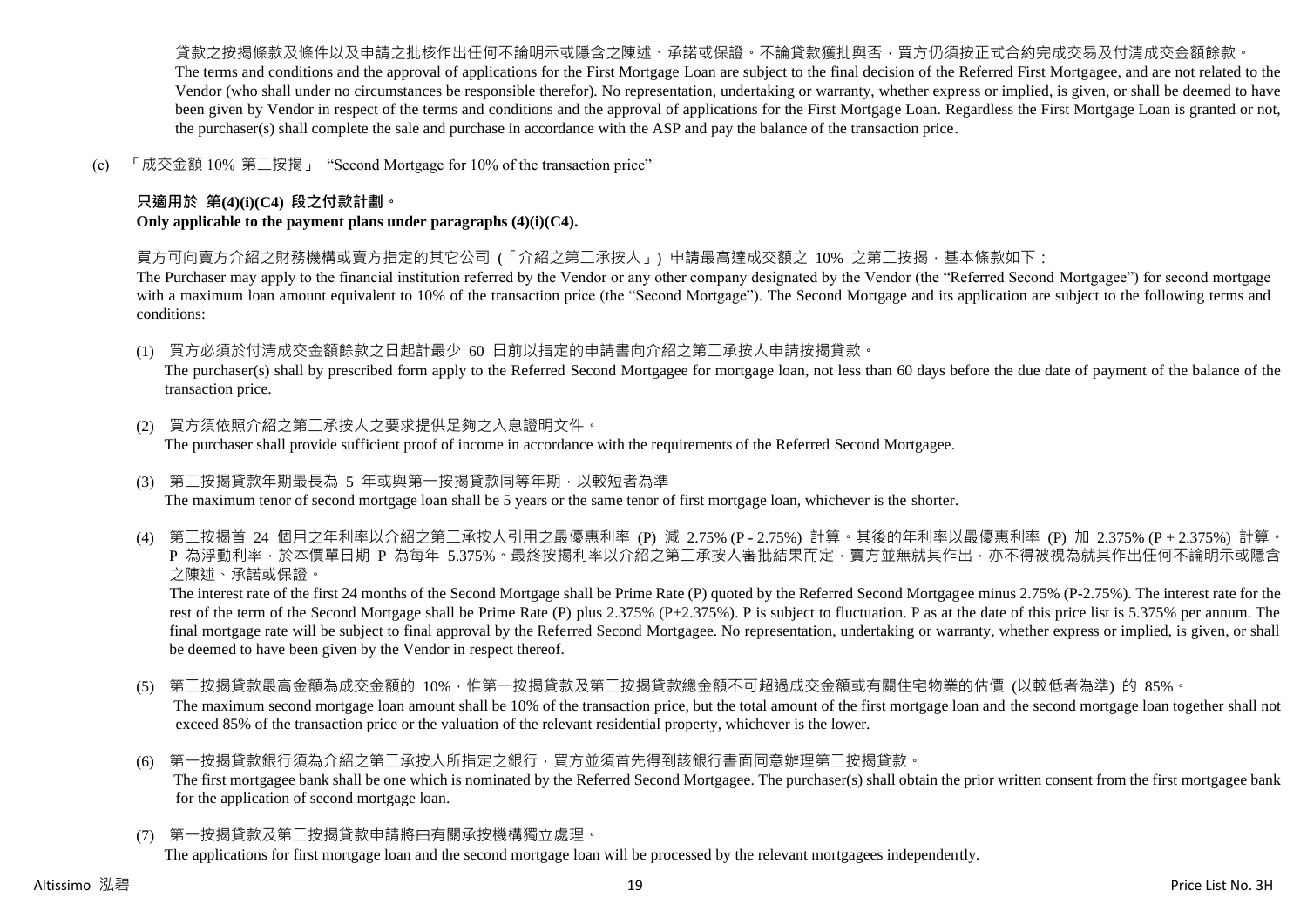(8) 所有第二按揭貸款及其相關擔保之法律文件必須由介紹之第二承按人指定律師行辦理,買方及其擔保人 (如有) 須支付所有第二按揭貸款及其擔保相關之律師費及雜 費。

All legal documents of the second mortgage loan and its related guarantee shall be handled by the solicitors designated by the Referred Second Mortgagee and all legal costs and disbursement relating thereto shall be borne by the purchaser(s) and his/her/their guarantor(s) (if any).

(9) 第二按揭貸款批出與否及其條款,介紹之第二承按人有最終決定權,其決定與賣方無關,賣方亦無需為此負責。不論貸款獲批與否,買方仍須按正式合約完成交易及付 清成交金額餘款。

The approval or disapproval of the second mortgage loan and terms thereof are subject to the final decision of the Referred Second Mortgagee. The decision is not related to the vendor and the vendor shall not be responsible therefor. Regardless the loan is granted or not, the purchaser(s) shall complete the sale and purchase in accordance with the ASP and pay the balance of the transaction price.

(10) 第二按揭貸款受其他條款及細則約束。

The second mortgage loan is subject to other terms and conditions.

(d) 「成交金額 30% 第二按揭」 "Second Mortgage for 30% of the transaction price"

#### **只適用於第 (4)(i)(C6) 段之付款計劃。 Only applicable to the payment plans under paragraphs (4)(i)(C6).**

買方可向賣方介紹之財務機構或賣方指定的其它公司 (「介紹之第二承按人」) 申請最高達成交額之 30% 之第二按揭 · 基本條款如下:

The Purchaser may apply to the financial institution referred by the Vendor or any other company designated by the Vendor (the "Referred Second Mortgagee") for second mortgage with a maximum loan amount equivalent to 30% of the transaction price (the "Second Mortgage"). The Second Mortgage and its application are subject to the following terms and conditions:

(1) 買方必須於付清成交金額餘款之日起計最少 60 日前以指定的申請書向介紹之第二承按人申請按揭貸款。

The purchaser(s) shall by prescribed form apply to the Referred Second Mortgagee for mortgage loan, not less than 60 days before the due date of payment of the balance of the transaction price.

- (2) 買方須依照介紹之第二承按人之要求提供足夠之入息證明文件。 The purchaser shall provide sufficient proof of income in accordance with the requirements of the Referred Second Mortgagee.
- (3) 第二按揭貸款年期最長為 5 年或與第一按揭貸款同等年期,以較短者為準 The maximum tenor of second mortgage loan shall be 5 years or the same tenor of first mortgage loan, whichever is the shorter.
- (4) 第二按揭首 24 個月之年利率以介紹之第二承按人引用之最優惠利率 (P) 減 2.75% (P 2.75%) 計算。其後的年利率以最優惠利率 (P) 加 2.375% (P + 2.375%) 計算。 P 為浮動利率,於本價單日期 P 為每年 5.375%。最終按揭利率以介紹之第二承按人審批結果而定,賣方並無就其作出,亦不得被視為就其作出任何不論明示或隱含 之陳述、承諾或保證。

The interest rate of the first 24 months of the Second Mortgage shall be Prime Rate (P) quoted by the Referred Second Mortgagee minus 2.75% (P-2.75%). The interest rate for the rest of the term of the Second Mortgage shall be Prime Rate (P) plus 2.375% (P+2.375%). P is subject to fluctuation. P as at the date of this price list is 5.375% per annum. The final mortgage rate will be subject to final approval by the Referred Second Mortgagee. No representation, undertaking or warranty, whether express or implied, is given, or shall be deemed to have been given by the Vendor in respect thereof.

(5) 第二按揭貸款最高金額為成交金額的 30%,惟第一按揭貸款及第二按揭貸款總金額不可超過成交金額或有關住宅物業的估價 (以較低者為準) 的 80%。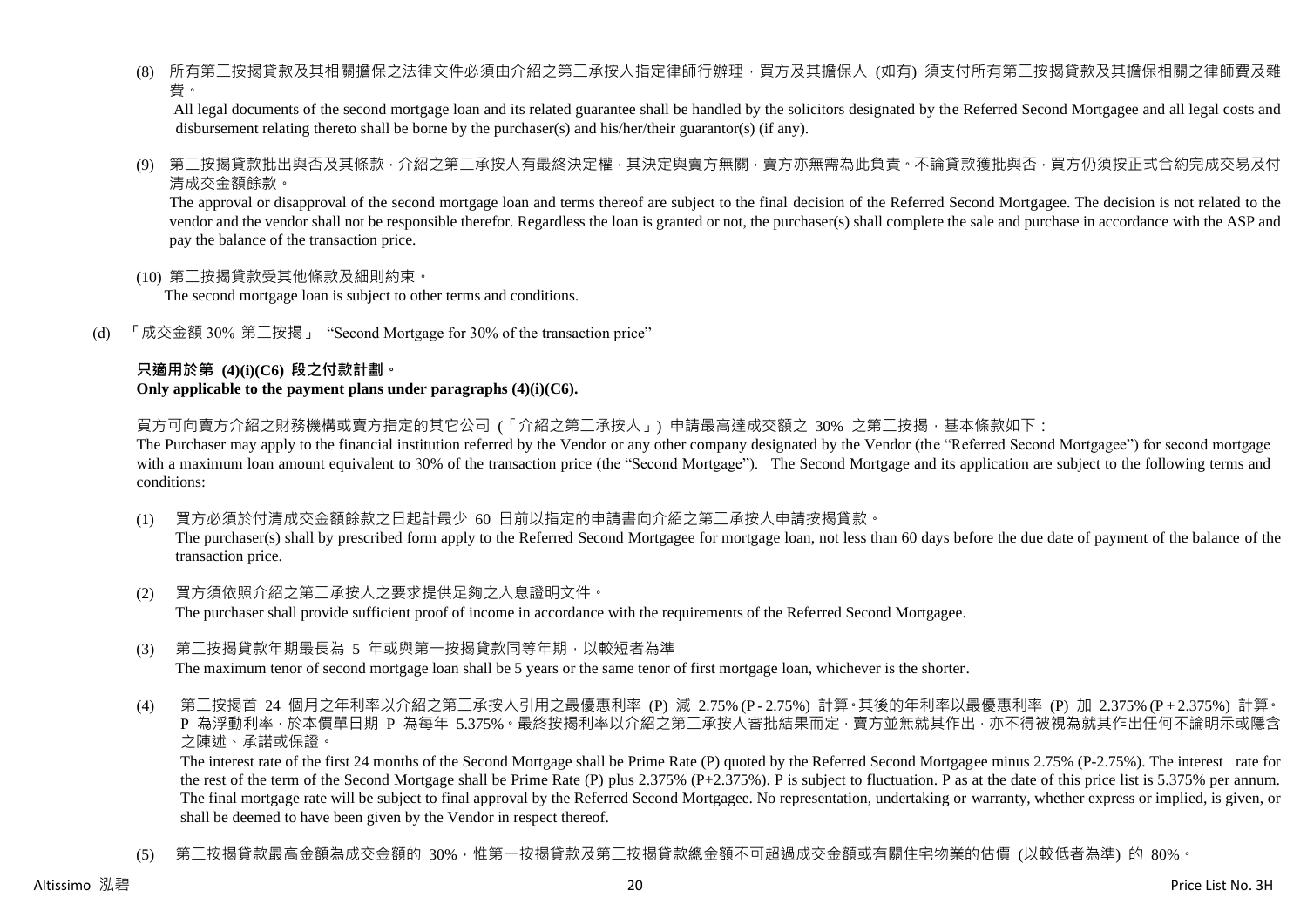The maximum second mortgage loan amount shall be 30% of the transaction price, but the total amount of the first mortgage loan and the second mortgage loan together shall not exceed 80% of the transaction price or the valuation of the relevant residential property, whichever is the lower.

(6) 第一按揭貸款銀行須為介紹之第二承按人所指定之銀行,買方並須首先得到該銀行書面同意辦理第二按揭貸款。

The first mortgagee bank shall be one which is nominated by the Referred Second Mortgagee. The purchaser(s) shall obtain the prior written consent from the first mortgagee bank for the application of second mortgage loan.

(7) 第一按揭貸款及第二按揭貸款申請將由有關承按機構獨立處理。 The applications for first mortgage loan and the second mortgage loan will be processed by the relevant mortgagees independently.

(8) 所有第二按揭貸款及其相關擔保之法律文件必須由介紹之第二承按人指定律師行辦理,買方及其擔保人 (如有) 須支付所有第二按揭貸款及其擔保相關之律師費及雜 費。

All legal documents of the second mortgage loan and its related guarantee shall be handled by the solicitors designated by the Referred Second Mortgagee and all legal costs and disbursement relating thereto shall be borne by the purchaser(s) and his/her/their guarantor(s) (if any).

(9) 第二按揭貸款批出與否及其條款,介紹之第二承按人有最終決定權,其決定與賣方無關,賣方亦無需為此負責。不論貸款獲批與否,買方仍須按正式合約完成交易及 付清成交金額餘款。

The approval or disapproval of the second mortgage loan and terms thereof are subject to the final decision of the Referred Second Mortgagee. The decision is not related to the vendor and the vendor shall not be responsible therefor. Regardless the loan is granted or not, the purchaser(s) shall complete the sale and purchase in accordance with the ASP and pay the balance of the transaction price.

- (10) 第二按揭貸款受其他條款及細則約束。 The second mortgage loan is subject to other terms and conditions.
- (e) 「首 2 年每年 3 厘回報補貼優惠」 "First Two Year Return Subsidy at 3% p.a. Benefit "

## **只適用於選擇支付計劃 (4)(i)(C7) 的買方。**

## **Only applicable to the payment plans under paragraphs (4)(i)(C7).**

受限於相關交易文件條款及條件 (包括但不限於買方須依照買賣合約訂定的日期付清每一期樓款及售價餘款#,由完成買賣日翌日起計為期 2 年,買方每月可獲一筆現金 補貼,每月補貼金額相等於售價乘以 3% 除以 12。於上述補貼期間,現金補貼將於每月的第一個工作天存入買方於香港持牌銀行開立之戶口 (或以其他由賣方決定的方 式支付)。

Subject to the terms and conditions of the relevant transaction documents (including without limitation that the Purchaser shall settle each part payment and the balance of the Purchase Price<sup>#</sup> according to the respective dates stipulated in the agreement for sale and purchase), monthly subsidy will be given to the Purchaser for a two-year period from the date immediately after the Completion Date. The amount of the monthly subsidy is equivalent to the Purchase Price times 3% divide by 12 months. The monthly subsidy will be deposited directly into the purchaser's bank account maintained with a licenced bank in Hong Kong (or in any other manner as the Vendor may decide) on the 1st working day of each calendar month during the aforesaid subsidy period.

- 以賣方代表律師實際收到款項日期計算
- # the actual date of payment(s) received by the Vendor's solicitors shall be considered as the date of settlement of payment by the Purchaser.
- (f) 「首 3 年每年 2 厘回報補貼優惠」 "First Three Year Return Subsidy at 2% p.a. Benefit "

## **只適用於選擇支付計劃 (4)(i)(C8) 的買方。**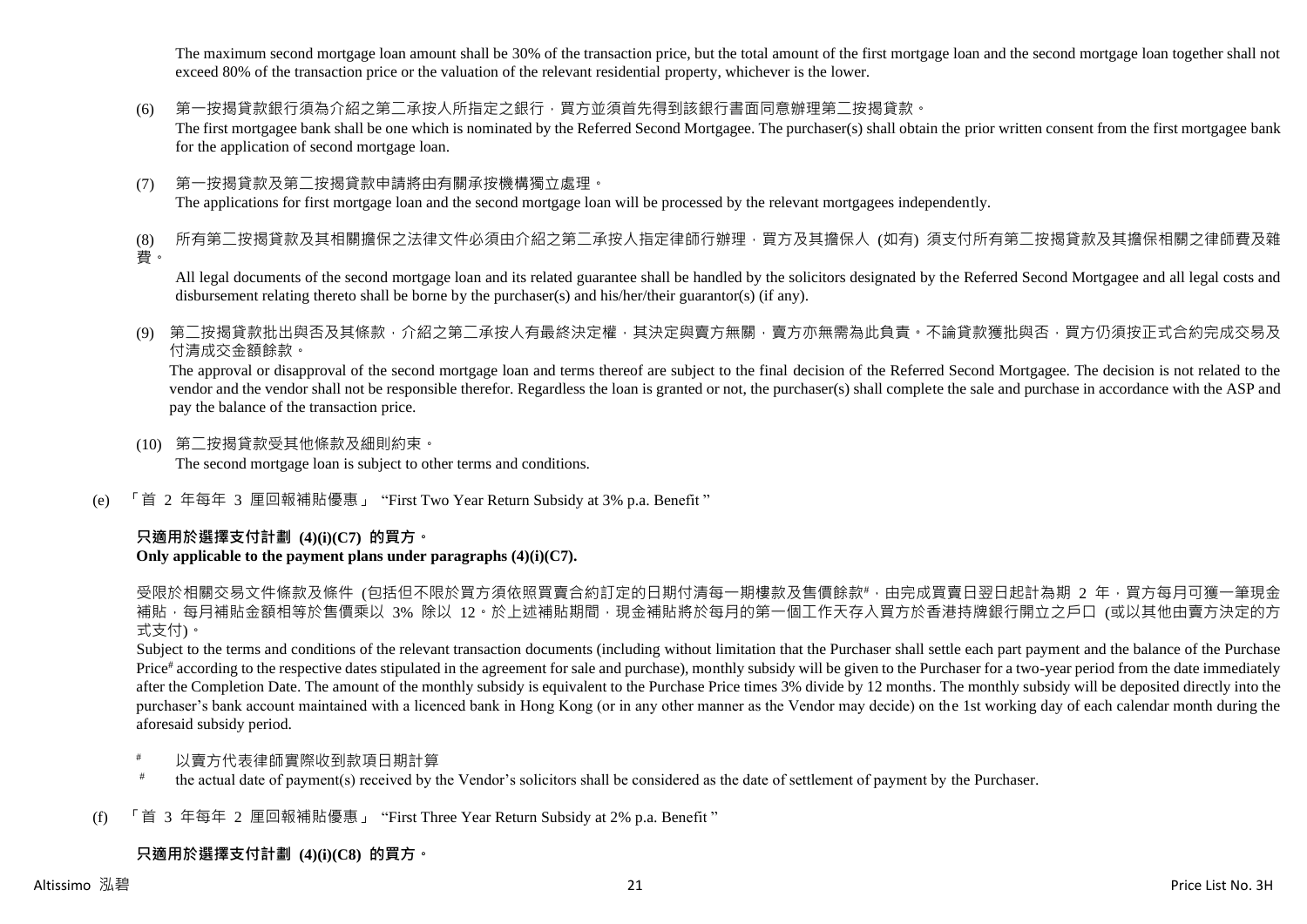#### **Only applicable to the payment plans under paragraphs (4)(i)(C8).**

受限於相關交易文件條款及條件 (包括但不限於買方須依照買賣合約訂定的日期付清每一期樓款及售價餘款#,由完成買賣日翌日起計為期 3 年,買方每月可獲一筆現金 補貼,每月補貼金額相等於售價乘以 2% 除以 12。於上述補貼期間,現金補貼將於每月的第一個工作天存入買方於香港持牌銀行開立之戶口 (或以其他由賣方決定的方 式支付)。

Subject to the terms and conditions of the relevant transaction documents (including without limitation that the Purchaser shall settle each part payment and the balance of the Purchase Price<sup>#</sup> according to the respective dates stipulated in the agreement for sale and purchase), monthly subsidy will be given to the Purchaser for a three-year period from the date immediately after the Completion Date. The amount of the monthly subsidy is equivalent to the Purchase Price times 2% divide by 12 months. The monthly subsidy will be deposited directly into the purchaser's bank account maintained with a licenced bank in Hong Kong (or in any other manner as the Vendor may decide) on the 1st working day of each calendar month during the aforesaid subsidy period.

- 以賣方代表律師實際收到款項日期計算
- # the actual date of payment(s) received by the Vendor's solicitors shall be considered as the date of settlement of payment by the Purchaser.

#### (g) 提前收樓裝修優惠 Early Occupation for Fitting-out Benefit

買方可選擇獲取提前收樓裝修優惠 (「該優惠」)。買方如決定選擇獲取該優惠,在付清全部成交金額的前提下,可於 2020 年 8 月 1 日或之後向賣方提出書面申請該優惠。 在賣方批准申請後,買方須簽署有關在所購住宅物業買賣成交前佔用該物業之許可協議(「許可協議」)(格式及內容由賣方訂明,買方不得要求任何修改),主要條款如下: The Purchaser may opt for obtaining the Early Occupation for Fitting-out Benefit (the "Benefit"). If the Purchaser decides to opt for obtaining the Benefit, then on the condition that the Purchaser has fully paid all the transaction price, the Purchaser may submit written application to the Vendor for the Benefit on or after 1<sup>st</sup> August 2020. Once the application is approved by the Vendor, the Purchaser shall execute a Licence Agreement (the "Licence Agreement") for occupation of the residential property purchased before completion of sale and purchase of the same (in such form and substance as the Vendor may prescribe and the Purchaser shall not request any amendment thereto), the principal terms of which are as follows:

(1) 許可佔用期由賣方就有關發展項目之佔用許可證已發出且賣方能將該住宅物業交予買方一事向買方發出書面通知的日期後第 60 日開始,至該住宅物業買賣之成交日期 為止;

The licence period shall commence from the 60<sup>th</sup> day after the date of the Vendor's written notice to the Purchaser that the Occupation Permit in respect of the Development has been issued and that the Vendor is in a position to hand over the residential property to the Purchaser, and until the date of completion of sale and purchase of the residential property;

(2) 許可佔用期内,買方只可就該住宅物業進行裝修工程。買方不得遷入居住該住宅物業,亦不得容許或容忍他人遷入居住該住宅物業。 The user of the residential property during the licence period shall be limited to fitting-out works of the residential property only. The Purchaser shall not reside in the residential property nor shall permit or suffer other person(s) to reside therein.

- (3) 許可佔用期之許可費用金額為港幣 10 元,於簽署許可協議時支付。 The licence fee during the licence period shall be HK\$10.00, payable upon signing of the Licence Agreement.
- (4) 買方必須負責繳付許可協議之印花稅裁定費及印花稅 (如有)、準備和簽署許可協議所需之所有律師費。賣方將負責繳付許可佔用期內該住宅物業之管理費、差餉、地 租、公用事業服務收費、公用事業服務按金及其它開支等(如有)。

The Purchaser shall be responsible to pay for the stamp duty adjudication fee and stamp duty (if any) on the Licence Agreement, the legal costs for the preparation and execution of the Licence Agreement. The Vendor will be responsible to pay for the management fees, government rates and rents, utilities charges, utilities deposits and all other outgoings, etc. (if any) of the residential property during the licence period.

詳情以相關交易文件條款作準。

Subject to the terms and conditions of the relevant transaction documents.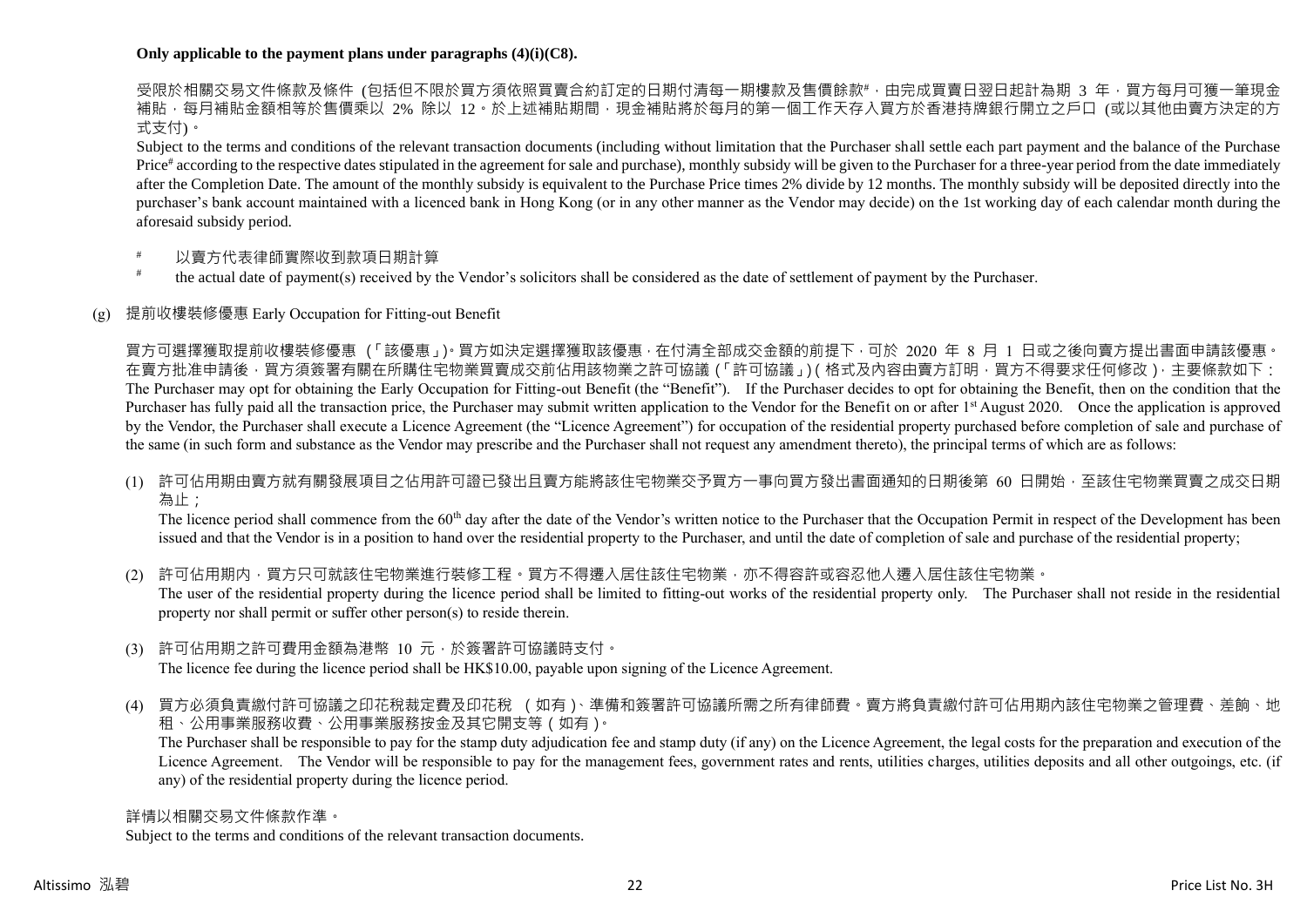### **只適用於成交金額不少於港幣10,000,000元,及選用第 (4)(i)(A) 段或第 (4)(i)(C5) 段之付款計劃。**

**Only applicable to the transaction price not less than HK\$10,000,000, and payment plans under paragraphs (4)(i)(A) or payment plans under paragraphs (4)(i)(C5) .**

## **只適用於屬自然人的買方。**

#### **Only applicable to purchasers who are natural persons.**

買方可向賣方介紹之財務機構或賣方指定的其它公司 (「介紹之第一承按人」) 申請最高達成交金額之 70% 之第一按揭 (「101 第一按揭貸款」)。101 第一按揭貸款及 其申請受以下條款及條件規限:

The purchaser may apply to the financial institution referred by the Vendor or any other company designated by the Vendor (the "Referred First Mortgagee") for first mortgage with a maximum loan amount equivalent to 70% of the transaction price (the "101 First Mortgage Loan"). 101 First Mortgage and its application are subject to the following terms and conditions:

- (1) 買方必須於買賣合約內訂明的付清成交金額餘額之日前最少 75 日書面向介紹之第一承按人申請 101 第一按揭貸款。 The purchaser shall make a written application to the Referred First Mortgagee for 101 First Mortgage Loan not less than 75 days before the date of settlement of the balance of the transaction price as specified in the agreement for sale and purchase.
- (2) 如買方選用(4)(i)(A)段之付款計劃,買方必須於申請前向賣方繳付成交金額的3.5%; 如買方選用(4)(i)(C5)段之付款計劃,買方必須於申請前向賣方繳付成交金額的 2%。 If payment plans under paragraphs  $(4)(i)(A)$  is opted upon signing of PASP, 3.5% of transaction price shall be payable by the Purchaser to the Vendor before application. If payment plans under paragraphs (4)(i)(C5) is opted upon signing of PASP, 2% of transaction price shall be payable by the Purchaser to the Vendor before application.
- (3) 101 第一按揭貸款的最高金額為成交金額的 70% (若買方為香港永久性居民) 或 60% (若買方為非香港永久性居民),貸款金額不可超過應繳付之成交金額餘額。介紹之第 一承按人因應買方及其擔保人 (如適用) 的信貸評估,對實際批出予買方的貸款金額作出決定。 The maximum 101 First Mortgage Loan amount shall be 70% of the transaction price (if purchaser is Hong Kong permanent residents) or 60% of the transaction price (if purchaser is not Hong Kong permanent residents), provided that the loan amount shall not exceed the balance of the transaction price payable. The Referred First Mortgagee will decide the loan amount to be granted to the purchaser after considering the result of the credit assessment of the purchaser and his guarantor (if applicable).
- (4) 101 第一按揭貸款年期最長為 25 年。 The maximum tenor of the 101 First Mortgage Loan shall not exceed 25 years.
- (5) 101 第一按揭貸款以住宅物業之第一法定按揭作抵押。 The 101 First Mortgage Loan shall be secured by a first legal mortgage over the residential property.
- (6) 101 第一按揭貸款年期首 24 個月的年利率為介紹之第一承按人不時報價之最優惠利率減 4.5%。 The annual interest rate of the 101 First Mortgage Loan for the first 24 months shall be at 4.5% below the Best Lending Rate as quoted by the Referred First Mortgagee from time to time.
- (7) 101 第一按揭貸款年期第 25 個月及其後之年利率為介紹之第一承按人不時報價之最優惠利率。 The annual interest rate of the 101 First Mortgage Loan from the 25<sup>th</sup> month and thereafter shall be the Best Lending Rate as quoted by the Referred First Mortgagee from time to time.
- (8) 「最優惠利率」由介紹之第一承按人決定,現為年利率 5.5%。 The Best Lending Rate is determined by the Referred First Mortgagee. The current Best Lending Rate is 5.5% per annum.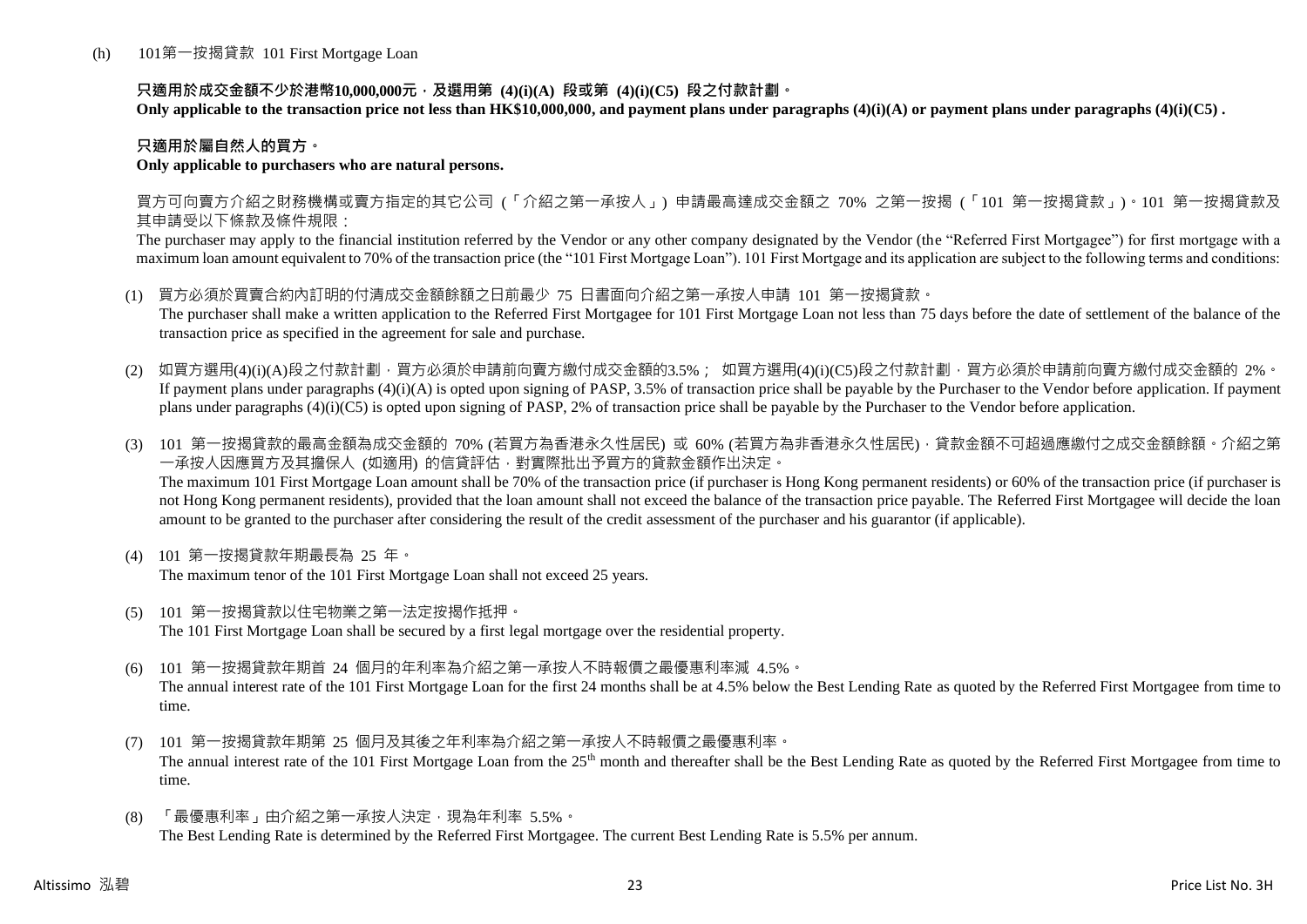買方於按揭首 24 個月只需就 101 第一按揭貸款向介紹之第一承按人繳付利息,其後則須照常連本帶息供款。

The purchaser shall only pay the interest of the 101 First Mortgage Loan to the Referred First Mortgagee in the first 24 months and shall repay the principal amount and interest as usual for the rest of the term of the 101 First Mortgage Loan.

(10) 買方須按月分期償還 101 第一按揭貸款。

The purchaser shall repay the 101 First Mortgage Loan by monthly instalments.

(11) 101 第一按揭貸款申請的審批由介紹之第一承按人全權負責。介紹之第一承按人對是否批出見證明日按揭貸款有最終決定權。

The Referred First Mortgagee shall be solely responsible to determine whether to approve the purchasers' application for the 101 First Mortgage Loan. The Referred First Mortgagee shall have the final right to decide whether or not to grant the 101 First Mortgage Loan.

- (12) 所有 101 第一按揭貸款之法律文件必須由賣方或介紹之第一承按人指定之律師行辦理,買方須負責支付一切有關之律師費用及雜費。買方可選擇自行聘用律師作為其代表 律師,在此情況下,買方亦須負責其代表律師有關處理 101 第一按揭貸款的律師費用及雜費。 All legal documents of the 101 First Mortgage Loan shall be prepared and handled by the solicitors designated by the Vendor or the Referred First Mortgagee and all relevant legal costs and disbursements shall be borne by the purchaser solely. The purchaser may choose to instruct his own solicitors to act for him and in such event, the purchaser shall also bear his own solicitors' legal costs and disbursements relating to the 101 First Mortgage Loan.
- (13) 買方須按介紹之第一承按人的要求提供一切所需文件以證明其還款能力,所需文件包括但不限於買方及其擔保人 (如適用) 的信貸報告、收入證明、銀行紀錄及借貸紀錄(包 括其他貸款,如有)。

The purchaser shall upon request by the Referred First Mortgagee provide all necessary documents to prove his repayment ability, the necessary documents shall include but not limited to credit report, income proof, bank records and borrowing records (including other loans, if any) of the purchaser and his guarantor(s) (if applicable).

(14) 不論 101 第一按揭貸款獲批與否,買方仍須按買賣合約完成住宅物業的買賣及繳付全數成交金額。

Irrespective of whether the 101 First Mortgage Loan is granted or not, the purchaser shall complete the purchase of the residential property and shall pay the transaction price in full in accordance with the agreement for sale and purchase.

(15) 101 第一按揭貸款受其他條款及細則約束。

The 101 First Mortgage Loan is subject to other terms and conditions.

(16) 101 第一按揭貸款純為介紹之第一承按人與買方之交易。買方與介紹之第一承按人之任何轇輵,一概與賣方及碧桂園(香港)地產代理有限公司無關。以上關於 101 第一按 揭貸款的資料不構成亦不能被視為賣方或任何其他人士就 101 第一按揭貸款作出的陳述、保證、承諾、要約或買賣合約之條款。賣方及碧桂園(香港)地產代理有限公司在任何情況 下均無需就 101 第一按揭貸款向買方承擔任何責任。

The 101 First Mortgage Loan is a transaction between the Referred First Mortgagee and the purchaser only. The Vendor and Country Garden (Hong Kong) Property Agency Limited shall not be involved in any dispute between the purchaser and the Referred First Mortgagee. The above information of the 101 First Mortgage Loan shall not be regarded as any representation, guarantee, warranty, offer or terms of the agreement for sale and purchase made by the Vendor or any other parties. Under no circumstance shall the Vendor and Country Garden (Hong Kong) Property Agency Limited be liable to the purchaser in respect of the 101 First Mortgage Loan.

(i) 101 第二按揭貸款 101 Second Mortgage Loan

## **只適用於成交金額不少於港幣 10,000,000 元,及選用第 (4)(i)(A) 段或第 (4)(i)(C5) 段之付款計劃。**

**Only applicable to the transaction price not less than HK\$10,000,000, and payment plans under paragraphs (4)(i)(A) or payment plans under paragraphs (4)(i)(C5) .**

#### **只適用於屬自然人的買方。**

**Only applicable to purchasers who are natural persons.**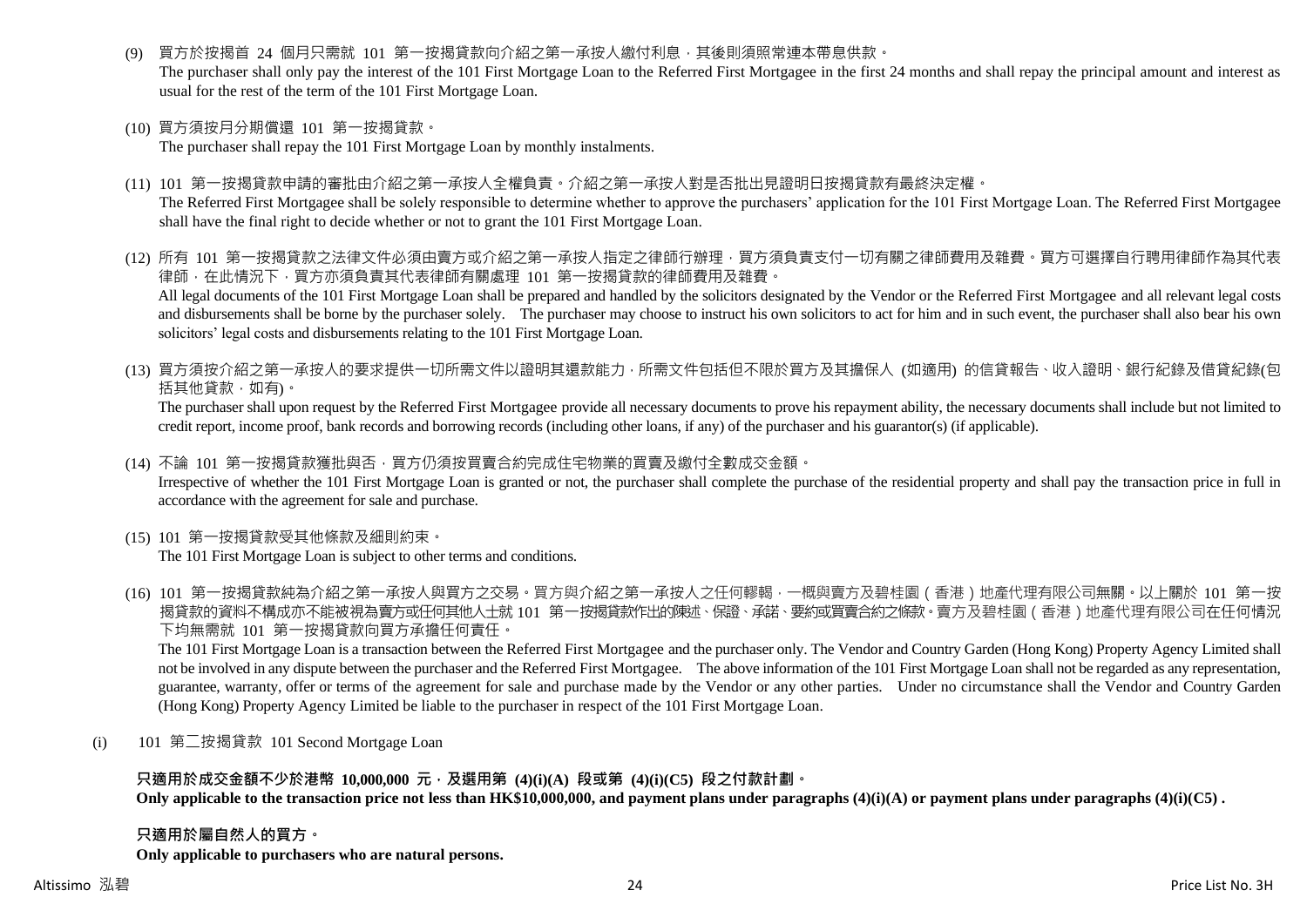買方可向賣方介紹之財務機構或賣方指定的其它公司 (「介紹之第二承按人」) 申請最高達成交額之 15% 之第二按揭 (「101 第二按揭貸款」),基本條款如下: The Purchaser may apply to the financial institution referred by the Vendor or any other company designated by the Vendor (the "Referred Second Mortgagee") for second mortgage with a maximum loan amount equivalent to 15% of the transaction price (the "101 Second Mortgage"). The 101 Second Mortgage and its application are subject to the following terms and conditions:

(1) 買方必須於買賣合約內訂明的付清售價餘額之日前最少 75 日書面向介紹之第二承按人申請 101 第二按揭貸款。

The purchaser shall make a written application to the Referred Second Mortgagee for 101 Second Mortgage not less than 75 days before the date of settlement of the balance of the Purchase Price as specified in the agreement for sale and purchase.

- (2) 101 第二按揭貸款的最高金額為成交金額的 15%,101 第一按揭貸款及 101 第二按揭貸款總金額不可超過有關住宅物業成交金額之 85%。介紹之第二承按人會因應買方及其 擔保人 (如適用) 的信貸評估,對實際批出予買方的貸款金額作出決定。 The maximum 101 Second Mortgage Loan amount shall be 15% of the transaction price, provided that the total loan amount of the 101 First Mortgage Loan and the 101 Second Mortgage Loan shall not exceed 85% of the transaction price of the relevant residential property. The Referred Second Mortgagee will decide the loan amount to be granted to the purchaser after considering the result of the credit assessment of the purchaser and his guarantor (if applicable).
- (3) 101 第二按揭貸款年期最長為 3 年。

The maximum tenor of the 101 Second Mortgage Loan shall be 3 years.

- (4) 101 第一按揭貸款及 101 第二按揭貸款申請將由有關承按機構獨立處理。 The applications for 101 First Mortgage Loan and the 101 Second Mortgage Loan will be processed by the relevant mortgagees independently.
- (5) 101 第二按揭貸款全期豁免利息。 The 101 Second Mortgage Loan shall be free of interest for the whole mortgage period.
- (6) 買方分 3 期支付 101 第二按揭貸款金額,所有期數金額均等。第 1 期於買方按買賣合約繳付成交金額餘額後 360 天內繳付,第 2 期於買方按買賣合約繳付成交金額餘額 後 720 天內繳付,最後一期於買方按買賣合約繳付成交金額餘額後 1,080 天內繳付。 The 101 Second Mortgage Loan amount shall be paid by the purchaser in 3 equal instalments. 1<sup>st</sup> instalment shall be paid by the purchaser within 360 days after the date of settlement of the balance of the transaction price as specified in the agreement for sale and purchase. The  $2<sup>nd</sup>$  instalment shall be paid by the purchaser within 720 days after the date of settlement of the balance of the transaction price as specified in the agreement for sale and purchase. The final instalment shall be paid by the purchaser within 1,080 days after the date of settlement of the balance of the transaction price as specified in the agreement for sale and purchase.
- (7) 101 第二按揭第貸款申請的審批由介紹之第二承按人全權負責。介紹之第二承按人對是否批出 101 第二按揭貸款有最終決定權。 The Referred Second Mortgagee shall be solely responsible to determine whether to approve the purchasers' application for the 101 Second Mortgage Loan. The Referred Second Mortgagee shall have the final right to decide whether or not to grant the 101 Second Mortgage Loan.
- (8) 所有 101 第二按揭貸款之法律文件必須由賣方或介紹之第二承按人指定之律師行辦理,買方須負責支付一切有關之律師費用及雜費。買方可選擇自行聘用律師作為其代表 律師,在此情況下,買方亦須負責其代表律師有關處理 101 第二按揭貸款的律師費用及雜費。 All legal documents of the 101 Second Mortgage Loan shall be prepared and handled by the solicitors designated by the Vendor or the Referred Second Mortgagee and all relevant legal costs and disbursements shall be borne by the purchaser solely. The purchaser may choose to instruct his own solicitors to act for him and in such event, the purchaser shall also bear his own solicitors' legal costs and disbursements relating to the 101 Second Mortgage Loan.
- (9) 買方須按介紹之第二承按人的要求提供一切所需文件以證明其還款能力,所需文件包括但不限於買方及其擔保人 (如適用) 的信貸報告、收入證明、銀行紀錄及借貸紀錄 (包 括其他貸款,如有)。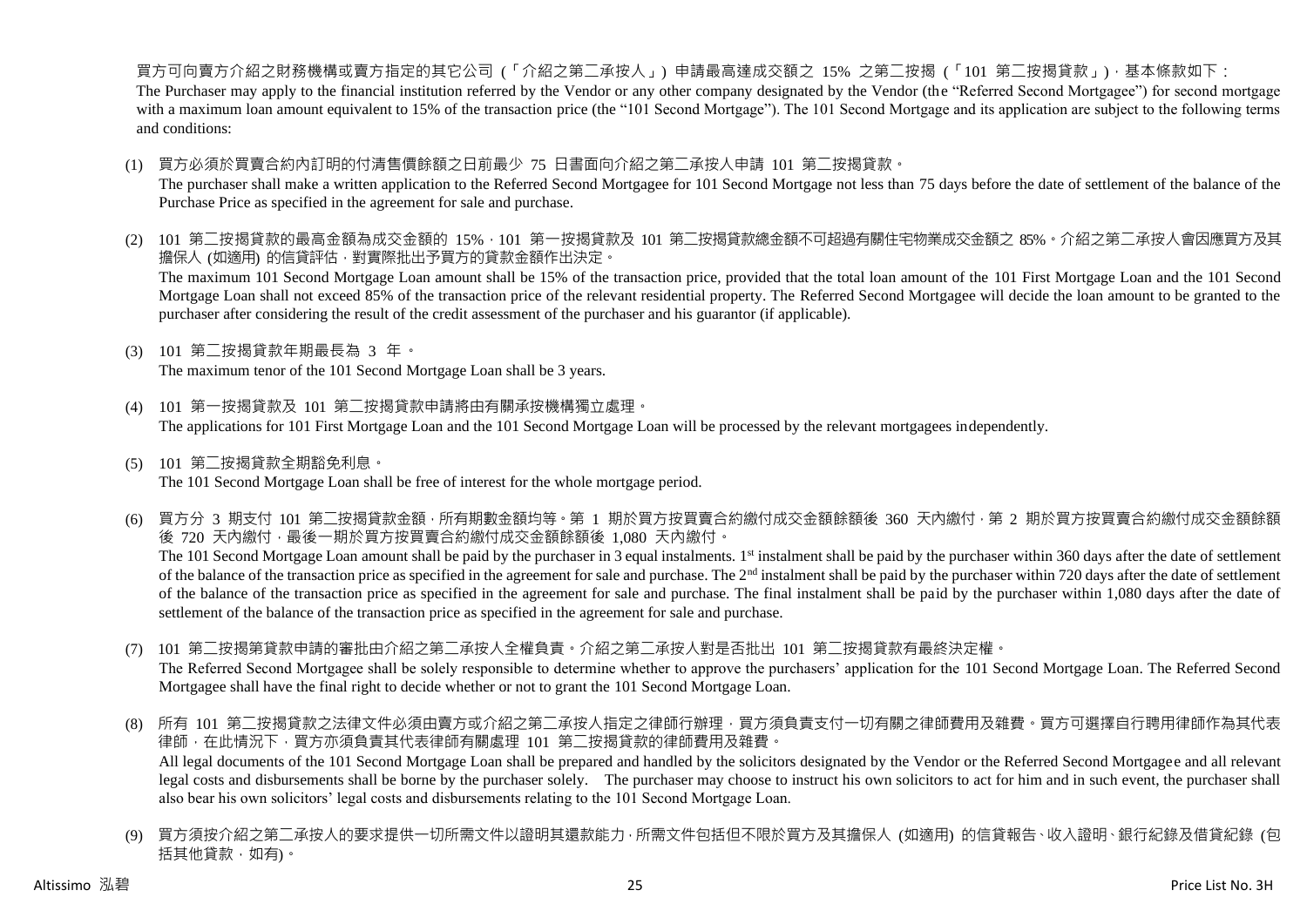The purchaser shall upon request by the Referred Second Mortgagee provide all necessary documents to prove his repayment ability, the necessary documents shall include but not limited to credit report, income proof, bank records and borrowing records (including other loans, if any) of the purchaser and his guarantor(s) (if applicable).

(10) 不論 101 第二按揭貸款獲批與否,買方仍須按買賣合約完成住宅物業的買賣及繳付全數成交金額。

Irrespective of whether the 101 Second Mortgage Loan is granted or not, the purchaser shall complete the purchase of the residential property and shall pay the transaction price in full in accordance with the agreement for sale and purchase.

(11) 101 第二按揭貸款受其他條款及細則約束。

The 101 Second Mortgage Loan is subject to other terms and conditions.

(12) 101 第二按揭貸款純為介紹之第二承按人與買方之交易。買方與介紹之第二承按人之任何轇輵,一概與賣方及碧桂園(香港)地產代理有限公司無關。以上關於 101 第二按揭貸款的 資料不構成亦不能被視為賣方或任何其他人士就 101 第二按揭貸款作出的陳述、保證、承諾、要約或買賣合約之條款。賣方及碧桂園(香港)地產代理有限公司在任何情況下均無 需就 101 第二按揭貸款向買方承擔任何責任。

The 101 Second Mortgage Loan is a transaction between the Referred Second Mortgagee and the purchaser only. The Vendor and Country Garden (Hong Kong) Property Agency Limited shall not be involved in any dispute between the purchaser and the Referred Second Mortgagee. The above information of the 101 Second Mortgage Loan shall not be regarded as any representation, guarantee, warranty offer or terms of the agreement for sale and purchase made by the Vendor or any other parties. Under no circumstance shall the Vendor and Country Garden (Hong Kong) Property Agency Limited be liable to the purchaser in respect of the 101 Second Mortgage Loan.

## (iv) **誰人負責支付買賣該發展項目中的指明住宅物業的有關律師費及印花稅**

**Who is liable to pay the solicitors' fees and stamp duty in connection with the sale and purchase of a specified residential property in the Development**

- (a) 如買方選用賣方代表律師處理買賣合約、按揭及轉讓契,賣方同意支付買賣合約及轉讓契兩項法律文件之律師費用。如買方選擇另聘代表律師處理買賣合約、按揭及轉 讓契,買方及賣方須各自負責有關買賣合約及轉讓契兩項法律文件之律師費用。 If the purchaser appoints the vendor's solicitors to handle the agreement for sale and purchase, mortgage and assignment, the vendor agrees to bear the legal cost of the agreement for sale and purchase and the assignment. If the purchaser chooses to instruct his own solicitors to handle the agreement for sale and purchase, mortgage or assignment, each of the vendor and purchaser shall pay his own solicitors' legal fees in respect of the agreement for sale and purchase and the assignment.
- (b) 買方須支付一概有關臨時買賣合約、買賣合約及轉讓契的印花稅(包括但不限於任何買方提名書或轉售(如有)的印花稅、額外印花稅、買家印花稅及任何與過期繳付任何 印花稅有關的罰款、利息及附加費等)。

All stamp duties on the preliminary agreement for sale and purchase, the agreement for sale and purchase and the assignment (including without limitation any stamp duty on, if any, nomination or sub-sale, any special stamp duty, any buyer's stamp duty and any penalty, interest and surcharge, etc. for late payment of any stamp duty) will be borne by the purchaser.

## (v) **買方須爲就買賣該發展項目中的指明住宅物業簽立任何文件而支付的費用**

**Any charges that are payable by a purchaser for execution of any document in relation to the sale and purchase of a specified residential property in the Development**

有關其他法律文件之律師費如:附加合約、買方提名書、有關樓宇交易之批地文件、大廈公契及其他樓契之核證費、查冊費、註冊費、圖則費及其他實際支出等等,均由買 方負責,一切有關按揭及其他費用均由買方負責。

All legal costs and charges in relation to other legal documents such as supplemental agreement, nomination, certifying fee for Government Lease, deed of mutual covenant and all other title documents, search fee, registration fee, plan fee and all other disbursements shall be borne by the purchaser. The purchase) shall also pay and bear the legal costs and disbursements in respect of any mortgage.

備註: 買方如因任何原因需更改支付條款,必須得賣方事先同意,並須向賣方繳付\$7,500 不可狠還手續費及自付全部相關額外費用。